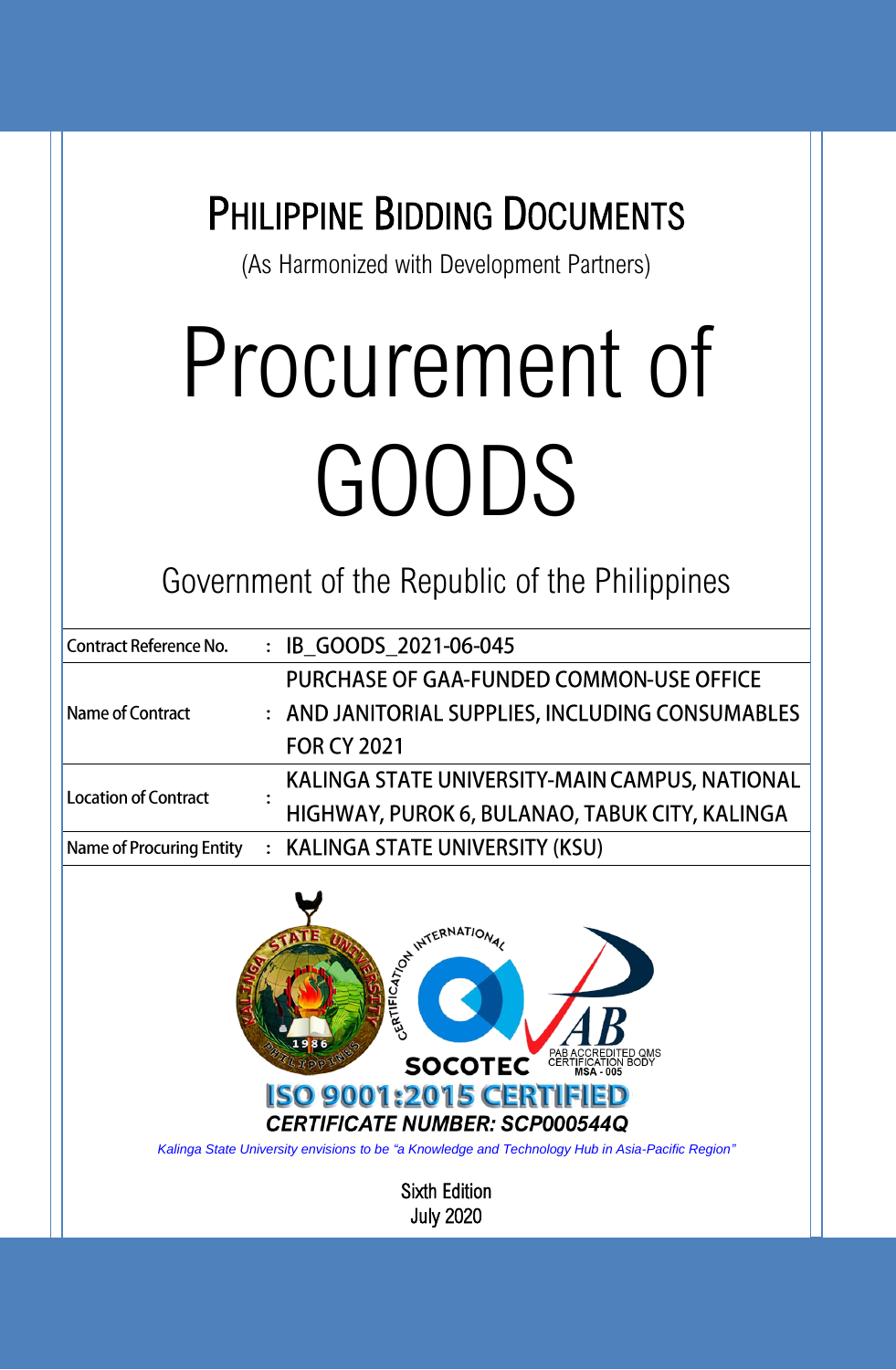

BIUS AND AWARDS COMMITTEE Mprocurementservice\_bac@ksu.edu.ph (074) 627-5321

Republic of the Philippines<br> **KALINGA STATE UNIVERSITY**<br>
Purok 6, Bulanao, Tabuk City, Kalinga 3800

### Table of Contents

| 1.  |                                                                    | 8  |
|-----|--------------------------------------------------------------------|----|
| 2.  |                                                                    | 8  |
| 3.  |                                                                    | 8  |
| 4.  | Corrupt, Fraudulent, Collusive, and Coercive Practices             | 8  |
| 5.  |                                                                    | 8  |
| 6.  |                                                                    | 9  |
| 7.  |                                                                    | 9  |
| 8.  |                                                                    | 9  |
| 9.  | Clarification and Amendment of Bidding Documents                   | 9  |
| 10. | Documents comprising the Bid: Eligibility and Technical Components | 9  |
| 11. |                                                                    | 9  |
| 12. |                                                                    | 10 |
| 13. |                                                                    | 10 |
| 14. |                                                                    | 10 |
| 15. |                                                                    | 10 |
| 16. |                                                                    | 10 |
| 17. |                                                                    | 11 |
| 18. |                                                                    | 11 |
| 19. |                                                                    | 11 |
| 20. |                                                                    | 11 |
| 21. |                                                                    | 11 |
|     |                                                                    |    |
|     |                                                                    |    |
| 1.  |                                                                    | 15 |
| 2.  |                                                                    | 15 |
| 3.  |                                                                    | 15 |
| 4.  |                                                                    | 15 |
| 5.  |                                                                    | 15 |
| 6.  |                                                                    | 15 |
|     |                                                                    |    |
|     |                                                                    |    |
|     |                                                                    |    |
|     |                                                                    |    |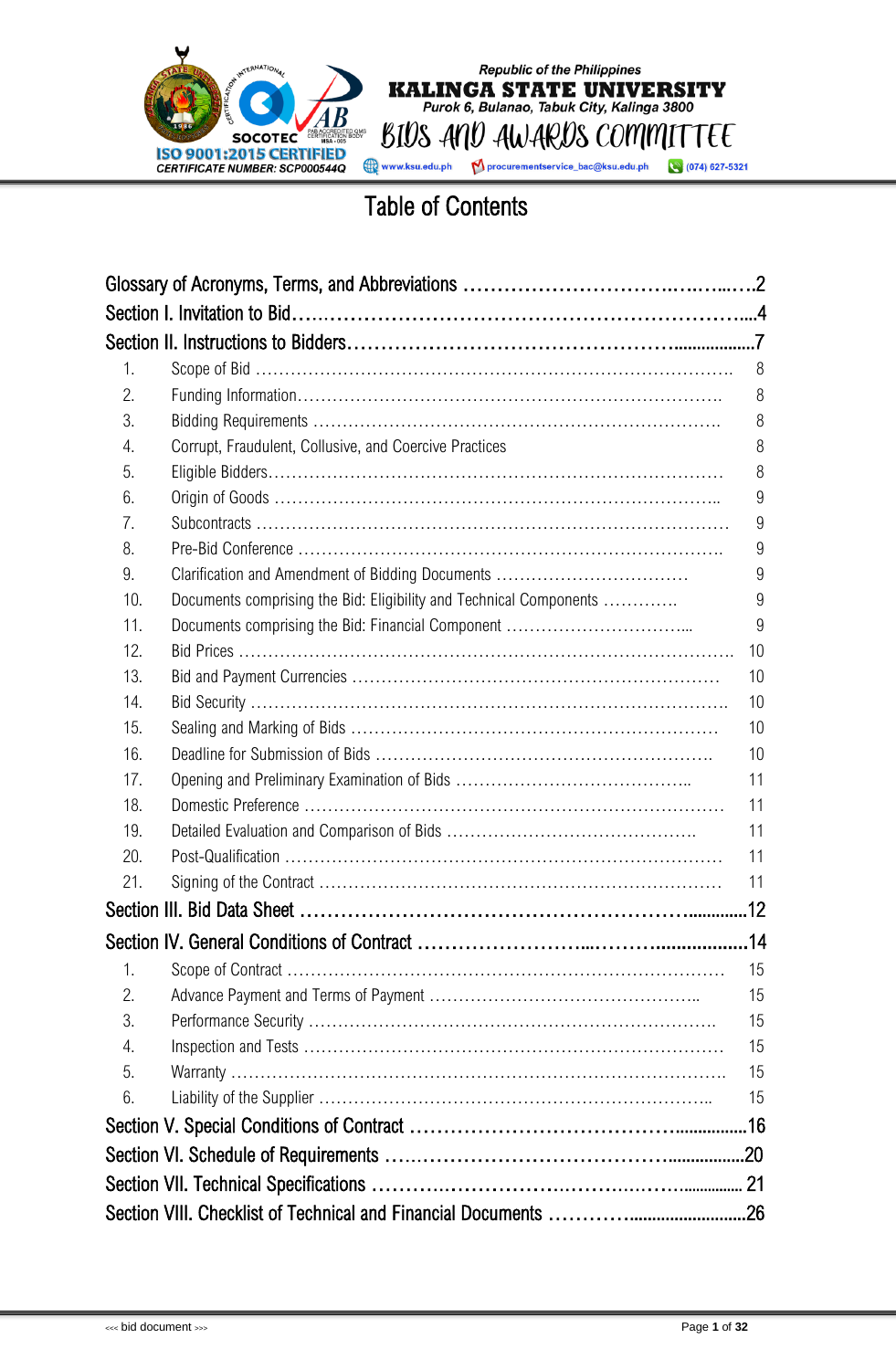

### <span id="page-2-0"></span>*Glossary of Acronyms, Terms, and Abbreviations*

ABC – Approved Budget for the Contract.

BAC – Bids and Awards Committee.

Bid – A signed offer or proposal to undertake a contract submitted by a bidder in response to and in consonance with the requirements of the bidding documents. Also referred to as *Proposal* and *Tender.* (2016 revised IRR, Section 5[c])

Bidder – Refers to a contractor, manufacturer, supplier, distributor and/or consultant who submits a bid in response to the requirements of the Bidding Documents. (2016 revised IRR, Section 5[d])

Bidding Documents – The documents issued by the Procuring Entity as the bases for bids, furnishing all information necessary for a prospective bidder to prepare a bid for the Goods, Infrastructure Projects, and/or Consulting Services required by the Procuring Entity. (2016 revised IRR, Section 5[e])

BIR – Bureau of Internal Revenue.

BSP – Bangko Sentral ng Pilipinas.

Consulting Services – Refer to services for Infrastructure Projects and other types of projects or activities of the GOP requiring adequate external technical and professional expertise that are beyond the capability and/or capacity of the GOP to undertake such as, but not limited to: (i) advisory and review services; (ii) pre-investment or feasibility studies; (iii) design; (iv) construction supervision; (v) management and related services; and (vi) other technical services or special studies. (2016 revised IRR, Section 5[i])

CDA - Cooperative Development Authority.

Contract – Refers to the agreement entered into between the Procuring Entity and the Supplier or Manufacturer or Distributor or Service Provider for procurement of Goods and Services; Contractor for Procurement of Infrastructure Projects; or Consultant or Consulting Firm for Procurement of Consulting Services; as the case may be, as recorded in the Contract Form signed by the parties, including all attachments and appendices thereto and all documents incorporated by reference therein.

CIF – Cost Insurance and Freight.

CIP – Carriage and Insurance Paid.

- CPI Consumer Price Index.
- DDP Refers to the quoted price of the Goods, which means "delivered duty paid."
- DTI Department of Trade and Industry.
- $EXW Ex$  works.
- FCA "Free Carrier" shipping point.
- FOB "Free on Board" shipping point.

Foreign-funded Procurement or Foreign-Assisted Project-Refers to procurement whose funding source is from a foreign government, foreign or international financing institution as specified in the Treaty or International or Executive Agreement. (2016 revised IRR, Section 5[b]).

**Framework Agreement** – Refers to a written agreement between a procuring entity and a supplier or service provider that identifies the terms and conditions, under which specific purchases, otherwise known as "Call-Offs," are made for the duration of the agreement. It is in the nature of an option contract between the procuring entity and the bidder(s) granting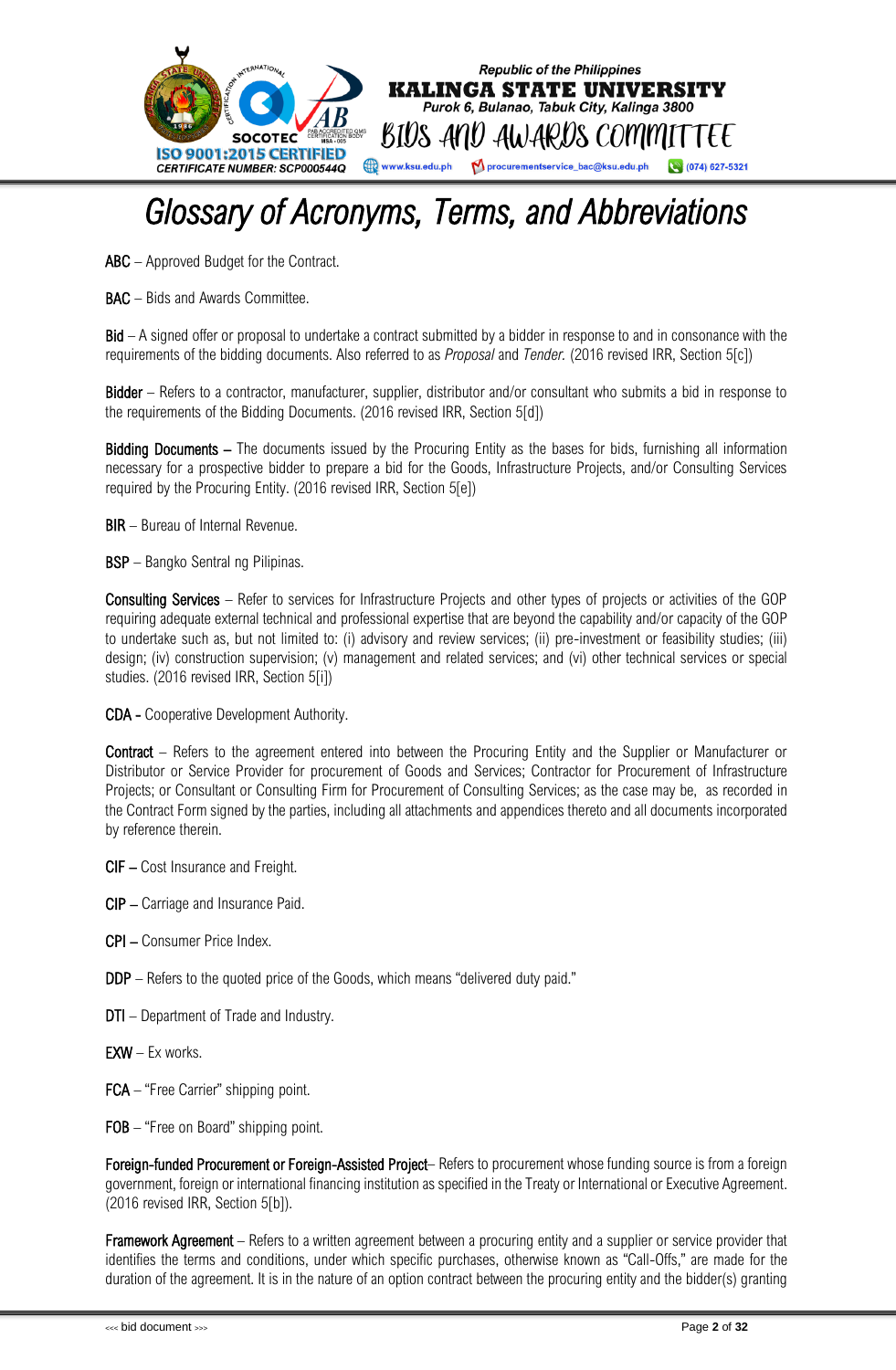

the procuring entity the option to either place an order for any of the goods or services identified in the Framework Agreement List or not buy at all, within a minimum period of one (1) year to a maximum period of three (3) years. (GPPB Resolution No. 27-2019)

GFI – Government Financial Institution.

GOCC – Government-owned and/or –controlled corporation.

Goods – Refer to all items, supplies, materials, and general support services, except Consulting Services and Infrastructure Projects, which may be needed in the transaction of public businesses or in the pursuit of any government undertaking, project, or activity, whether in the nature of the Equipment, furniture, stationery, materials for construction, or personal property of any kind, including non-personal or contractual services such as the repair and maintenance of Equipment and furniture, as well as trucking, hauling, janitorial, security, and related or analogous services, as well as procurement of materials and supplies provided by the Procuring Entity for such services. The term "related" or "analogous services" shall include, but is not limited to, lease or purchase of office space, media advertisements, health maintenance services, and other services essential to the operation of the Procuring Entity. (2016 revised IRR, Section 5[r])

GOP – Government of the Philippines.

GPPB – Government Procurement Policy Board.

INCOTERMS – International Commercial Terms.

Infrastructure Projects – Include the construction, improvement, rehabilitation, demolition, repair, restoration, or maintenance of roads and bridges, railways, airports, seaports, communication facilities, civil works components of information technology projects, irrigation, flood control, and drainage, water supply, sanitation, sewerage, and solid waste management systems, shore protection, energy/power, and electrification facilities, national buildings, school buildings, hospital buildings, and other related construction projects of the government. Also referred to as *civil works or works*. (2016 revised IRR, Section 5[u])

LGUs – Local Government Units.

NFCC – Net Financial Contracting Capacity.

NGA – National Government Agency.

PhilGEPS - Philippine Government Electronic Procurement System.

Procurement Project – refers to a specific or identified procurement covering goods, infrastructure project, or consulting services. A Procurement Project shall be described, detailed, and scheduled in the Project Procurement Management Plan prepared by the agency, which shall be consolidated in the procuring entity's Annual Procurement Plan. (GPPB Circular No. 06-2019 dated 17 July 2019)

PSA – Philippine Statistics Authority.

SEC – Securities and Exchange Commission.

SLCC – Single Largest Completed Contract.

Supplier – refers to a citizen, or any corporate body or commercial company duly organized and registered under the laws where it is established, habitually established in business, and engaged in the manufacture or sale of the merchandise or performance of the general services covered by his bid. (Item 3.8 of GPPB Resolution No. 13-2019, dated 23 May 2019). Supplier, as used in these Bidding Documents, may likewise refer to a distributor, manufacturer, contractor, or consultant.

UN – United Nations.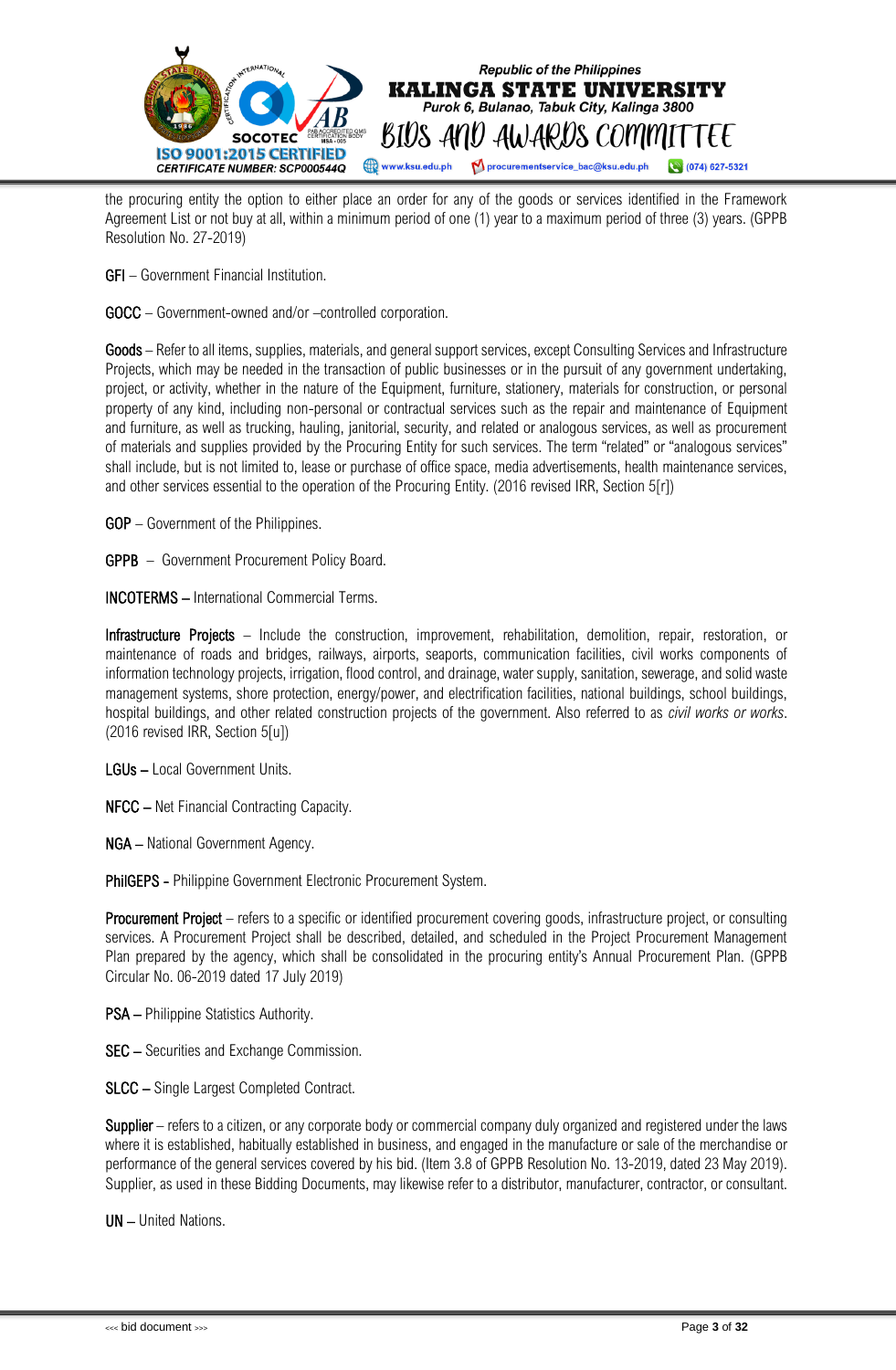<span id="page-4-0"></span>

### *Section I. Invitation to Bid*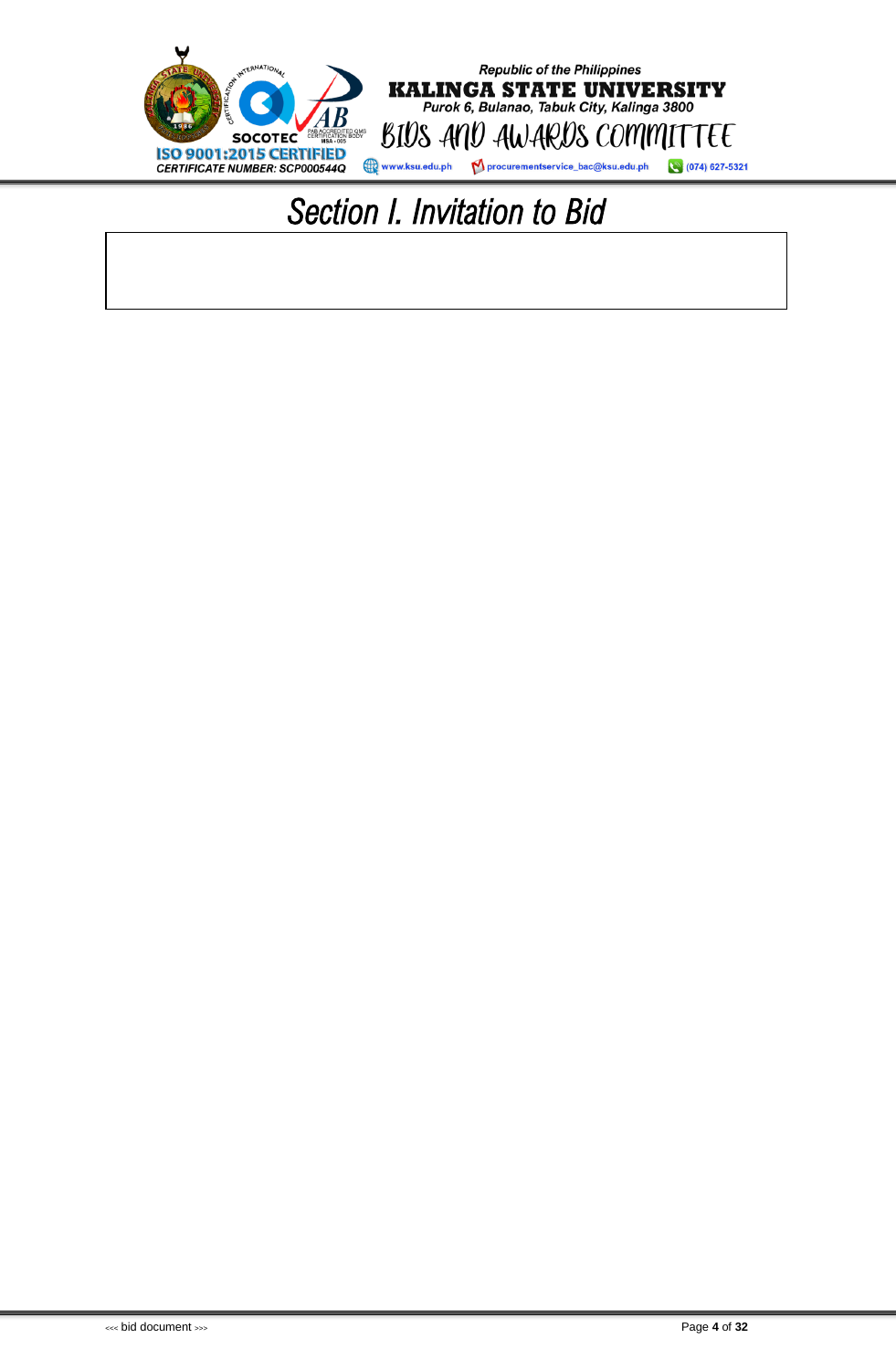

### INVITATION TO BID FOR PURCHASE OF GAA-FUNDED COMMON-USE OFFICE AND JANITORIAL SUPPLIES, INCLUDING CONSUMABLES FOR CY 2021

- 1. The Kalinga State University, through the Regular Agency Fund (RAF) for CY 2021, intends to apply the sum of One Million One Hundred Forty-Two Thousand Five Hundred Fifty-One Philippine Pesos and Sixty-Four Centavos (Php 1,142,551.64) being the ABC to payments under the contract for Purchase of GAA-Funded Common-Use Office and Janitorial Supplies, including Consumables for CY 2021/ IB\_Goods\_2021-06-045*.* Partial bid is not allowed. All the items are grouped in a single lot and the lot shall not be divided into sub-lots for the purpose of bidding, evaluation, and contract award. Bids received in excess of the ABC shall be automatically rejected at bid opening.
- 2. The Kalinga State University now invites bids for the above Procurement Project. Delivery of the Goods is required within Forty-Five (45) calendar days upon receipt of the Purchase Order. Bidders should have completed, within five (5) years from the date of submission and receipt of bids, any of the following:
	- 1. A contract similar to the project with 50% of the ABC (Php 571,275.82); or
	- 2. For these Expendable Supplies, the SLCC must be at least 25% of the ABC (Php 285,637.91); or
	- 3. The bidder should have completed at least 2 similar contracts, and the aggregate contract amounts should be equivalent to at least 25% of the ABC (Php 285,637.91). The largest of these similar contracts must be equivalent to at least half of the 25% of the ABC (Php 142,818.96).

The description of an eligible bidder is contained in the Bidding Documents, particularly in Section II (Instructions to Bidders).

3. Bidding will be conducted through open competitive bidding procedures using a non-discretionary "*pass/fail*" criterion as specified in the 2016 revised Implementing Rules and Regulations (IRR) of Republic Act (RA) No. 9184.

Bidding is restricted to Filipino citizens/sole proprietorships, partnerships, or organizations with at least sixty percent (60%) interest or outstanding capital stock belonging to citizens of the Philippines, and to citizens or organizations of a country the laws or regulations of which grant similar rights or privileges to Filipino citizens, pursuant to RA No. 5183.

- 4. Prospective Bidders may obtain further information from **Kalinga State University** and inspect the Bidding Documents at the address given below during *office hours from 9 am to 4 pm*.
- 5. A complete set of Bidding Documents may be acquired by interested Bidders on June 30, 2021 (Wednesday) until 10 am of July 30, 2021 (Tuesday) from the given address and websites below, *and upon*  payment of the applicable fee for the Bidding Documents, pursuant to the latest Guidelines issued by the *GPPB, in the amount of not more than Five Thousand Philippine Pesos (Php 5,000.00) as prescribed in the Guidelines for the sum of the ABC of all lots as stated above.* The Procuring Entity shall allow the bidder to present its proof of payment for the fees *either in person or through electronic means.*
- 6. The Kalinga State University will hold a Pre-Bid Conference on July 8, 2021 (Thursday), 10 am at the BAC Conference Room, Procurement Management Office, Administration Building, KSU-Main Campus, National Highway, Purok 6, Bulanao, Tabuk City, Kalinga, and/or through video conferencing or webcasting via Google Meet Platform at the link: meet.google.com/xcm-dsis-jtc, which shall be open to prospective bidders.
- 7. Bids must be duly received by the BAC Secretariat through manual submission at the office address indicated below, on or before 10 am on July 20, 2021 (Tuesday). Late bids shall not be accepted.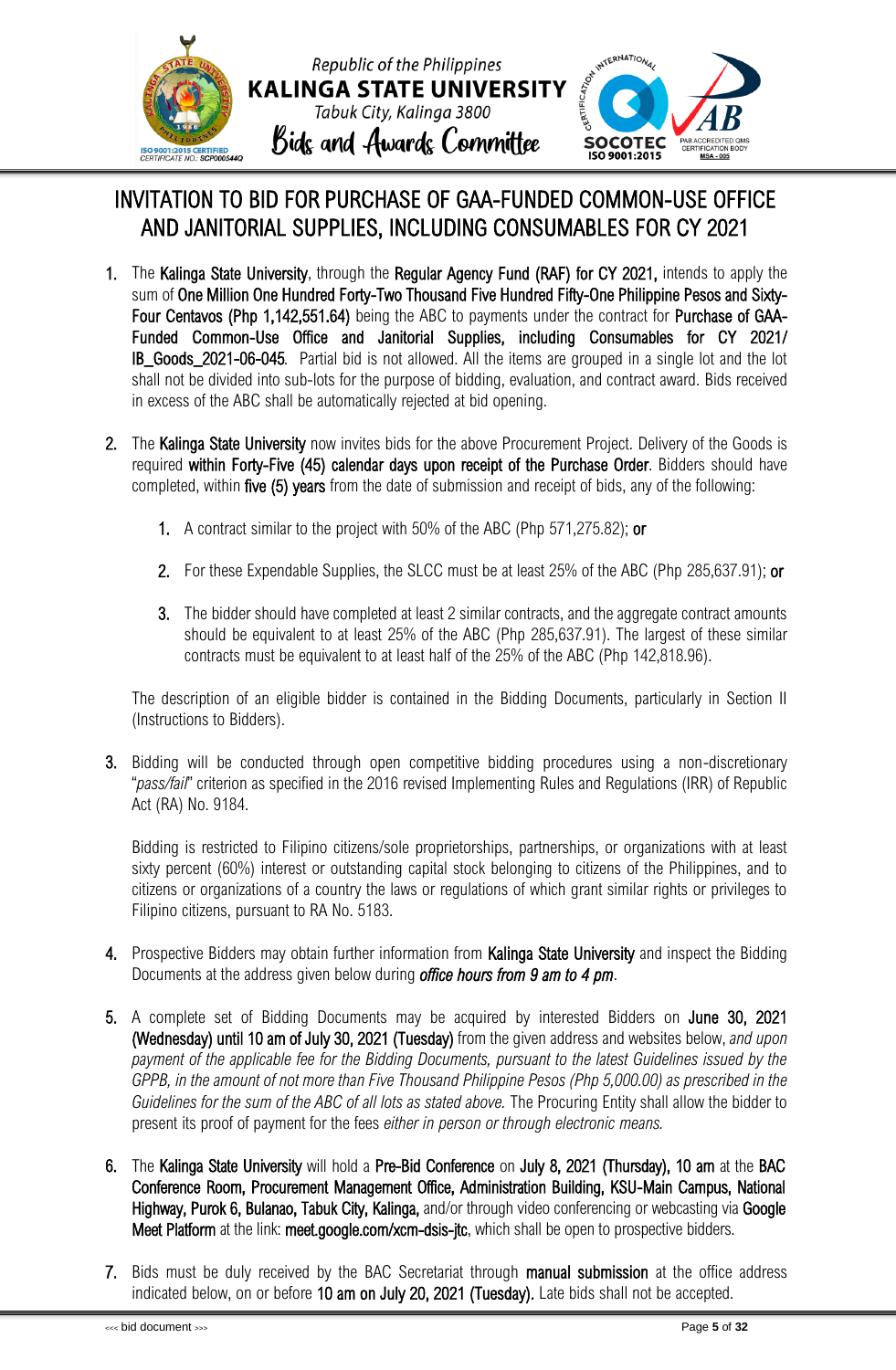

- 8. All Bids must be accompanied by a bid security in any of the acceptable forms and in the amount stated in **ITB** Clause 14.
- 9. Bid opening shall be on 10:01 am on July 20, 2021 (Tuesday) at the given address below and/or via Google Meet Platform at the link: meet.google.com/inx-isas-oyk. Bids will be opened in the presence of the bidders' representatives who choose to attend the activity.
- 10. Bidders should comply with the applicable provisions of Section 23.4.1.1 of 2016 Revised IRR of R.A. 9184 (Eligibility Criteria for Procurement of Goods) and with a modified set of requirements integrating eligibility documents and criteria for procurement of goods as provided in Annex D of the 2016 revised IRR of RA No. 9184.
- 11. The Kalinga State University reserves the right to reject any and all bids, declare a failure of bidding, or not award the Contract at any time prior to contract award in accordance with Sections 35.6 and 41 of the 2016 revised IRR of RA No. 9184, without thereby incurring any liability to the affected bidder or bidders.
- 12. For further information, please refer to:

Ronaldo B. Daluping BAC Secretariat Procurement Management Office Kalinga State University-Main Campus Administration Building, National Highway, Purok 6, Bulanao, Tabuk City, Kalinga 3800 [procurementservice\\_bac@ksu.edu.ph](mailto:procurementservice_bac@ksu.edu.ph)  (074) 627-5321 <https://ksu.edu.ph/>

13. You may visit the following websites:

For downloading of Bidding Documents: https://ksu.edu.ph/bid/purchase-gaa-fundedcommon-use-office-and-janitorial-suppliesincluding-consumables-cy-2021

June 30, 2021

(Sgd) EDNA P. YUMOL, CPA, PhD BAC Chairperson for Bulanao Campus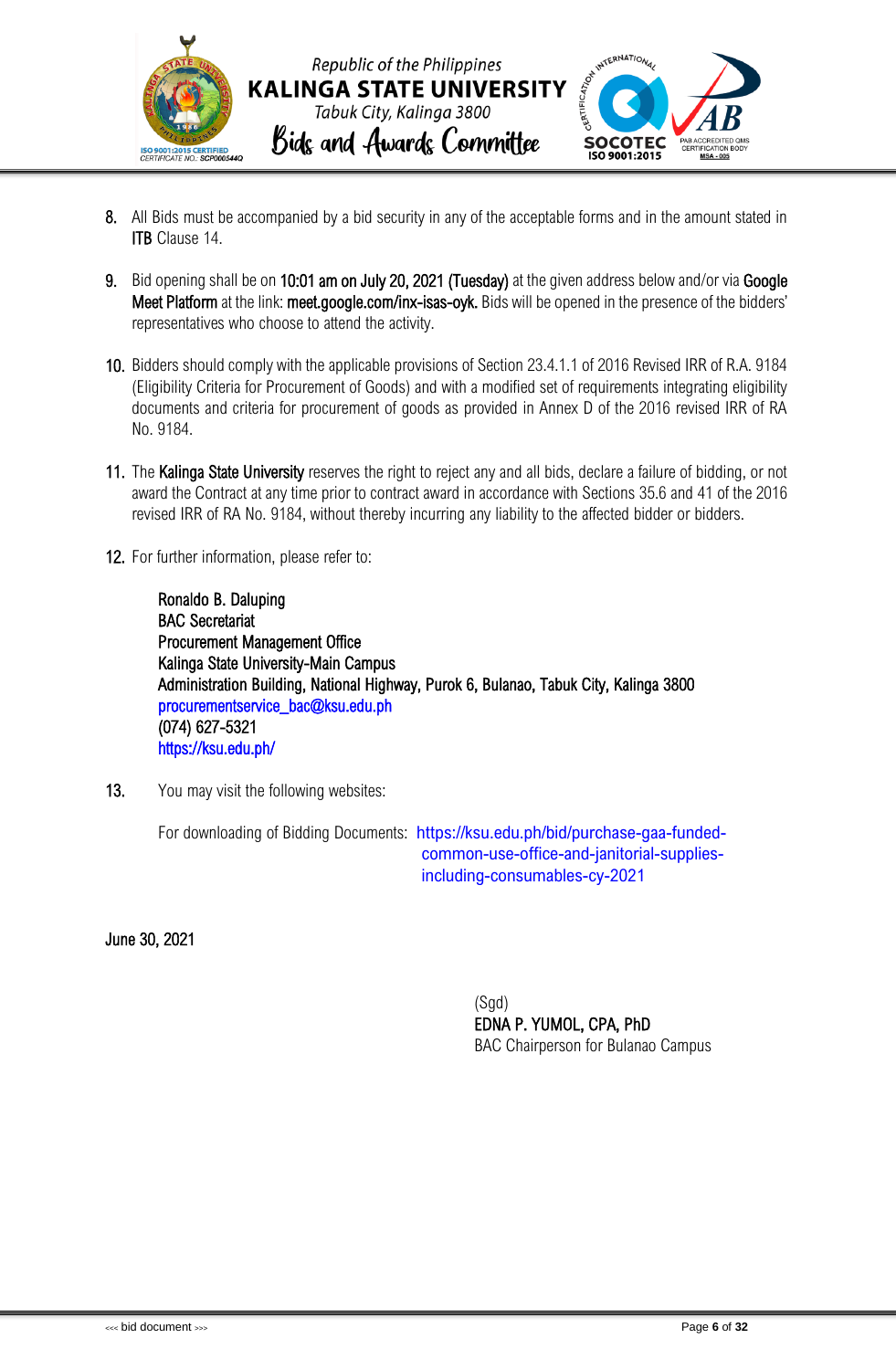

### <span id="page-7-0"></span>*Section II. Instructions to Bidders*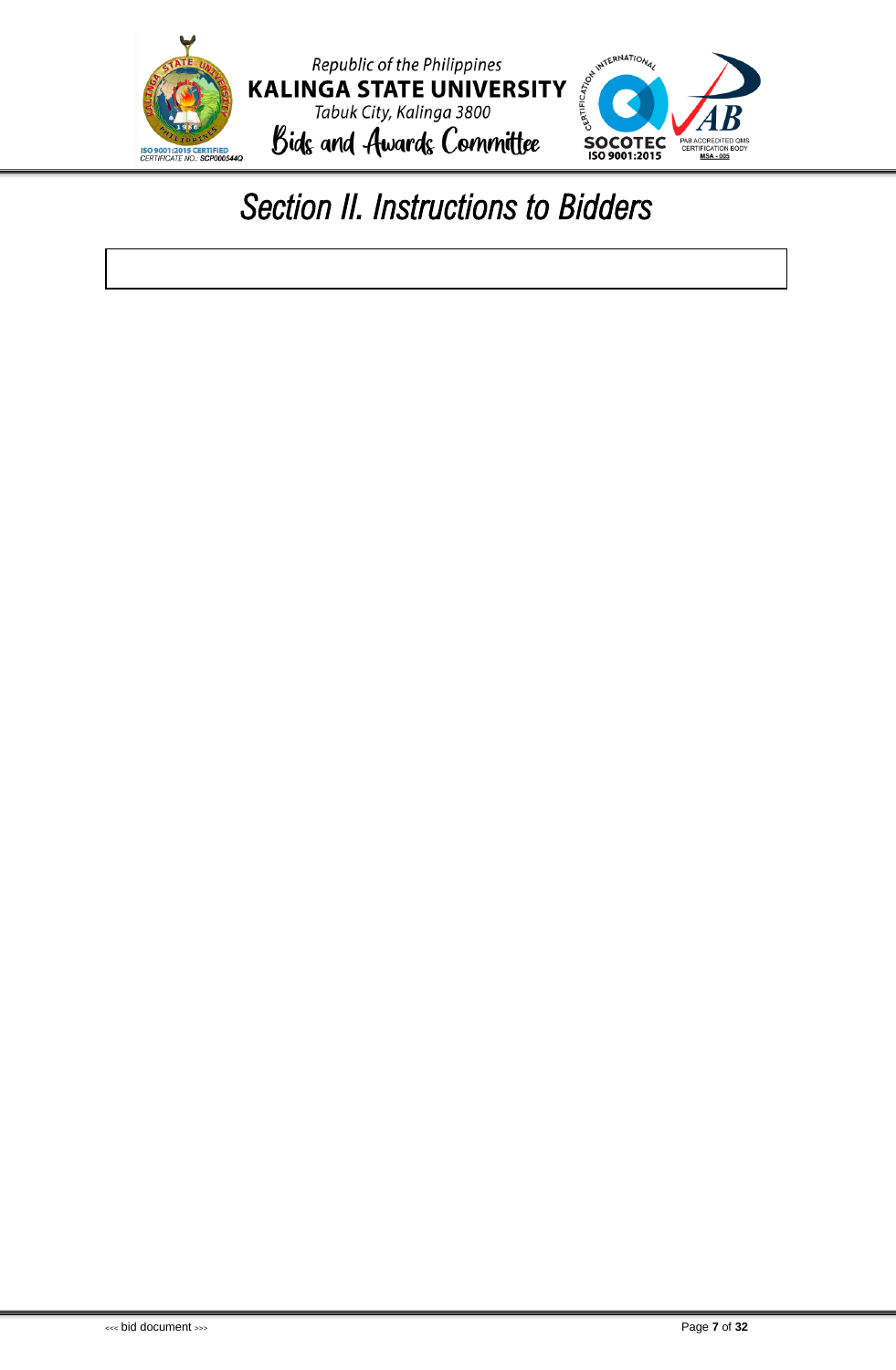



### <span id="page-8-0"></span>1. Scope of Bid

The Procuring Entity, Kalinga State University, wishes to receive Bids for the Purchase of GAA-Funded Common-Use Office and Janitorial Supplies, including Consumables for CY 2021, with identification number IB\_Goods\_2021-06-045.

The Procurement Project (referred to herein as "Project") is composed of **one (1) Lot**, the details of which are described in Section VII (Technical Specifications).

### <span id="page-8-1"></span>2. Funding Information

- 2.1. The GOP, through the source of funding as indicated below for CY 2021 in the amount of One Million One Hundred Forty-Two Thousand Five Hundred Fifty-One Philippine Pesos and Sixty-Four Centavos (Php 1,142,551.64).
- 2.2. The source of funding is:

### Regular Agency Fund.

### <span id="page-8-2"></span>3. Bidding Requirements

The Bidding for the Project shall be governed by all the provisions of RA No. 9184 and its 2016 revised IRR, including its Generic Procurement Manuals and associated policies, rules, and regulations as the primary source thereof, while the herein clauses shall serve as the secondary source thereof.

Any amendments made to the IRR and other GPPB issuances shall be applicable only to the ongoing posting, advertisement, or IB by the BAC through the issuance of a supplemental or bid bulletin.

The Bidder, by the act of submitting its Bid, shall be deemed to have verified and accepted the general requirements of this Project, including other factors that may affect the cost, duration, and execution or implementation of the Contract, project, or work and examine all instructions, forms, terms, and project requirements in the Bidding Documents.

### <span id="page-8-3"></span>4. Corrupt, Fraudulent, Collusive, and Coercive Practices

The Procuring Entity, as well as the Bidders and Suppliers, shall observe the highest standard of ethics during the procurement and execution of the Contract. They or through an agent shall not engage in corrupt, fraudulent, collusive, coercive, and obstructive practices defined under Annex "I" of the 2016 revised IRR of RA No. 9184 or other integrity violations in competing for the Project.

### <span id="page-8-4"></span>5. Eligible Bidders

- 5.1. Only Bids of Bidders found to be legally, technically, and financially capable will be evaluated.
- 5.2. Foreign ownership limited to those allowed under the rules may participate in this Project.
- 5.3. Pursuant to Section 23.4.1.3 of the 2016 revised IRR of RA No.9184, the Bidder shall have an SLCC that is at least one (1) contract similar to the Project the value of which, adjusted to current prices using the PSA's CPI, must be at least equivalent to:
	- a. For the procurement of Expendable Supplies: The Bidder must have completed a single contract that is similar to this Project, equivalent to at least twenty-five percent (25%) of the ABC.
- 5.4. The Bidders shall comply with the eligibility criteria under Section 23.4.1 of the 2016 IRR of RA No. 9184.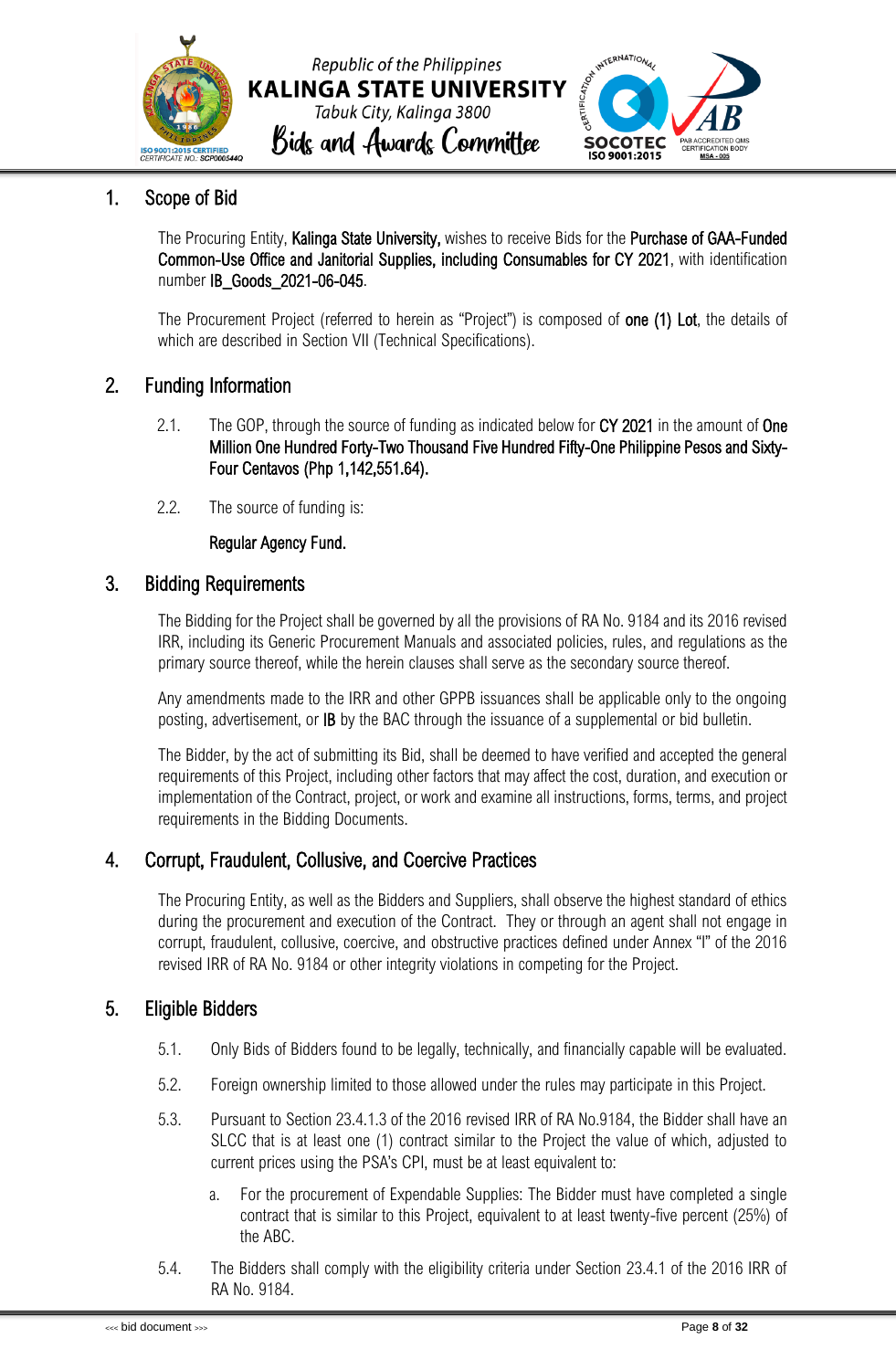



### <span id="page-9-0"></span>6. Origin of Goods

There is no restriction on the origin of goods other than those prohibited by a decision of the UN Security Council taken under Chapter VII of the Charter of the UN, subject to Domestic Preference requirements under ITB Clause 18.

### <span id="page-9-1"></span>7. Subcontracts

7.1. The Bidder may subcontract portions of the Project to the extent allowed by the Procuring Entity as stated herein, but in no case more than twenty percent (20%) of the Project.

The Procuring Entity has prescribed that:

a. Subcontracting is not allowed.

### <span id="page-9-2"></span>8. Pre-Bid Conference

The Procuring Entity will hold a pre-bid conference for this Project on the specified date and time and either at its physical address at BAC Conference Room, Procurement Management Office, Administration Building, KSU-Main Campus, National Highway, Purok 6, Bulanao, Tabuk City, Kalinga, and/or through video conferencing/webcasting as indicated in paragraph 6 of the IB.

### <span id="page-9-3"></span>9. Clarification and Amendment of Bidding Documents

Prospective bidders may request for clarification on and/or interpretation of any part of the Bidding Documents. Such requests must be in writing and received by the Procuring Entity, either at its given address or through electronic mail indicated in the IB, at least ten (10) calendar days before the deadline set for the submission and receipt of Bids.

### <span id="page-9-4"></span>10. Documents comprising the Bid: Eligibility and Technical Components

- 10.1. The first envelope shall contain the eligibility and technical documents of the Bid as specified in Section VIII (Checklist of Technical and Financial Documents).
- 10.2. The Bidder's SLCC, as indicated in ITB Clause 5.3, should have been completed within five (5) years prior to the deadline for the submission and receipt of bids.
- 10.3. If the eligibility requirements or statements, the bids, and all other documents for submission to the BAC are in a foreign language other than English, it must be accompanied by a translation in English, which shall be authenticated by the appropriate Philippine foreign service establishment, post, or the equivalent office having jurisdiction over the foreign bidder's affairs in the Philippines. Similar to the required authentication above, for Contracting Parties to the Apostille Convention, only the translated documents shall be authenticated through an apostille pursuant to GPPB Resolution No. 13-2019 dated 23 May 2019. The English translation shall govern, for purposes of interpretation of the bid.

### <span id="page-9-5"></span>11. Documents comprising the Bid: Financial Component

- 11.1. The second bid envelope shall contain the financial documents for the Bid as specified in Section VIII (Checklist of Technical and Financial Documents).
- 11.2. If the Bidder claims preference as a Domestic Bidder or Domestic Entity, a certification issued by DTI shall be provided by the Bidder in accordance with Section 43.1.3 of the 2016 revised IRR of RA No. 9184.
- 11.3. Any bid exceeding the ABC indicated in paragraph 1 of the **IB** shall not be accepted.
- 11.4. For Foreign-funded Procurement, a ceiling may be applied to bid prices provided the conditions are met under Section 31.2 of the 2016 revised IRR of RA No. 9184.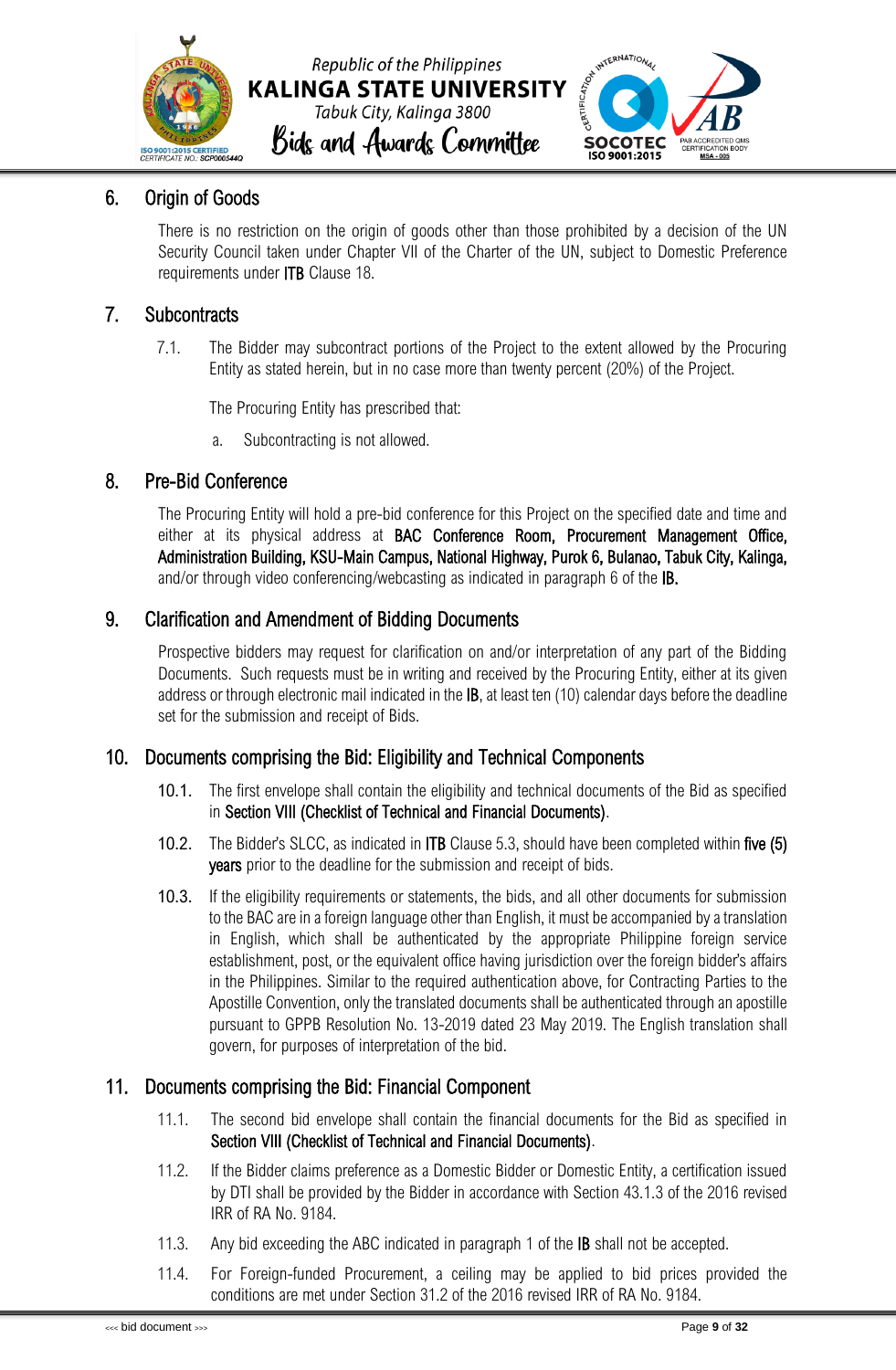



### <span id="page-10-0"></span>12. Bid Prices

- 12.1. Prices indicated on the Price Schedule shall be entered separately in the following manner:
	- a. For Goods offered from within the Procuring Entity's country:
		- i. The price of the Goods quoted EXW (ex-works, ex-factory, ex-warehouse, exshowroom, or off-the-shelf, as applicable);
		- ii. The cost of all customs duties and sales and other taxes already paid or payable;
		- iii. The cost of transportation, insurance, and other costs incidental to the delivery of the Goods to their final destination; and
		- iv. The price of other (incidental) services, if any, listed in e.
	- b. For Goods offered from abroad:
		- i. Unless otherwise stated in the BDS, the price of the Goods shall be quoted delivered duty paid (DDP) with the place of destination in the Philippines as specified in the **BDS**. In quoting the price, the Bidder shall be free to use transportation through carriers registered in any eligible country. Similarly, the Bidder may obtain insurance services from any eligible source country.
		- ii. The price of other (incidental) services, if any, as listed in Section VII (Technical Specifications).

### <span id="page-10-1"></span>13. Bid and Payment Currencies

- 13.1. For Goods that the Bidder will supply from outside the Philippines, the bid prices may be quoted in the local currency or tradeable currency accepted by the BSP at the discretion of the Bidder. However, for purposes of bid evaluation, Bids denominated in foreign currencies shall be converted to Philippine currency based on the exchange rate as published in the BSP reference rate bulletin on the day of the bid opening.
	- a. Payment of the contract price shall be made in Philippine Pesos.

### <span id="page-10-2"></span>14. Bid Security

- 14.1. The Bidder shall submit a Bid Securing Declaration or any form of Bid Security in the amount indicated in the BDS, which shall be not less than the percentage of the ABC in accordance with the schedule in the **BDS**.
- 14.2. The Bid and bid security shall be valid until One Hundred Twenty (120) calendar days*.* Any Bid not accompanied by an acceptable bid security shall be rejected by the Procuring Entity as non-responsive.

### <span id="page-10-3"></span>15. Sealing and Marking of Bids

Each Bidder shall submit one copy of the first and second components of its Bid.

The Procuring Entity may request additional hard copies and/or electronic copies of the Bid. However, failure of the Bidders to comply with the said request shall not be a ground for disqualification.

If the Procuring Entity allows the submission of bids through online submission or any other electronic means, the Bidder shall submit an electronic copy of its Bid, which must be digitally signed. An electronic copy that cannot be opened or is corrupted shall be considered non-responsive and, thus, automatically disqualified.

### <span id="page-10-4"></span>16. Deadline for Submission of Bids

16.1. The Bidders shall submit on the specified date and time and either at its physical address or through online submission, as indicated in paragraph 7 of the IB.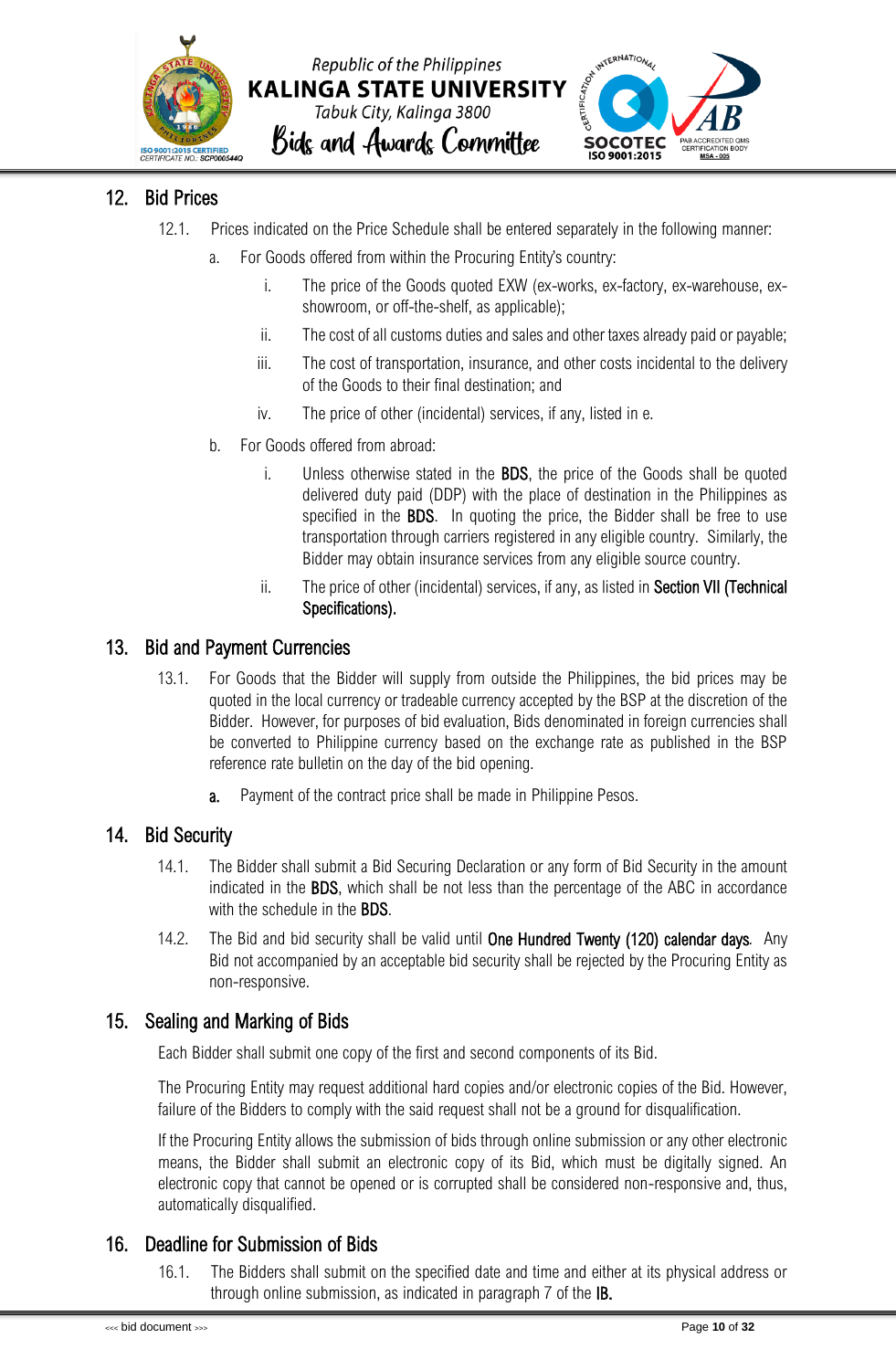

### <span id="page-11-0"></span>17. Opening and Preliminary Examination of Bids

17.1. The BAC shall open the Bids in public at the time, on the date, and at the place specified in paragraph 9 of the IB. The Bidders' representatives who are present shall sign a register evidencing their attendance. In case video conferencing, webcasting or other similar technologies will be used, attendance of participants shall likewise be recorded by the BAC Secretariat.

In case the Bids cannot be opened as scheduled due to justifiable reasons, the rescheduling requirements under Section 29 of the 2016 revised IRR of RA No. 9184 shall prevail.

17.2. The preliminary examination of bids shall be governed by Section 30 of the 2016 revised IRR of RA No. 9184.

### <span id="page-11-1"></span>18. Domestic Preference

18.1. The Procuring Entity will grant a margin of preference for the purpose of comparison of Bids in accordance with Section 43.1.2 of the 2016 revised IRR of RA No. 9184.

### <span id="page-11-2"></span>19. Detailed Evaluation and Comparison of Bids

- 19.1. The Procuring BAC shall immediately conduct a detailed evaluation of all Bids rated "*passed*," using non-discretionary pass/fail criteria. The BAC shall consider the conditions in the evaluation of Bids under Section 32.2 of the 2016 revised IRR of RA No. 9184.
- 19.2. If the Project allows partial bids, bidders may submit a proposal on any of the lots or items, and evaluation will be undertaken on a per lot or item basis, as the case maybe. In this case, the Bid Security as required by ITB Clause 15 shall be submitted for each lot or item separately.
- 19.3. The descriptions of the lots or items shall be indicated in Section VII (Technical Specifications), although the ABCs of these lots or items are indicated in the BDS for purposes of the NFCC computation pursuant to Section 23.4.2.6 of the 2016 revised IRR of RA No. 9184. The NFCC must be sufficient for the total of the ABCs for all the lots or items that participated in by the prospective Bidder.
- 19.4. The Project shall be awarded as follows:

#### Option 1 – One Project having several items that shall be awarded as one Contract.

19.5. Except for bidders submitting a committed Line of Credit from a Universal or Commercial Bank in lieu of its NFCC computation, all Bids must include the NFCC computation pursuant to Section 23.4.1.4 of the 2016 revised IRR of RA No. 9184, which must be sufficient for the total of the ABCs for all the lots or items participated in by the prospective Bidder. For bidders submitting the committed Line of Credit, it must be at least equal to ten percent (10%) of the ABCs for all the lots or items participated in by the prospective Bidder.

### <span id="page-11-3"></span>20. Post-Qualification

20.2. Within a non-extendible period of five (5) calendar days from receipt by the Bidder of the notice from the BAC that it submitted the Lowest Calculated Bid, the Bidder shall submit its latest income and business tax returns filed and paid through the BIR Electronic Filing and Payment System (eFPS) and other appropriate licenses and permits required by law and stated in the BDS.

### <span id="page-11-4"></span>21. Signing of the Contract

21.1. The documents required in Section 37.2 of the 2016 revised IRR of RA No. 9184 shall form part of the Contract. Additional Contract documents are indicated in the BDS.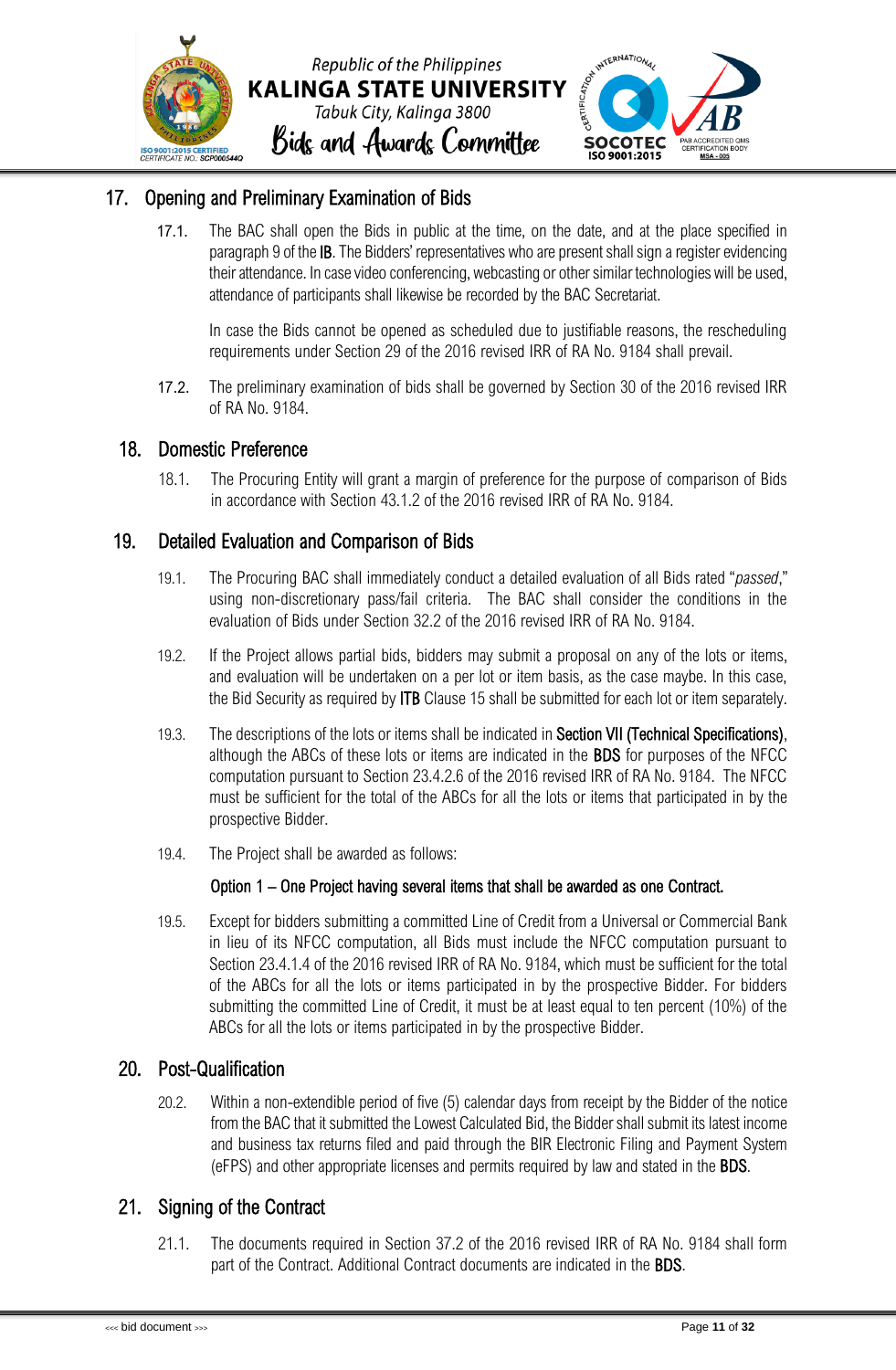<span id="page-12-0"></span>

### *Section III. Bid Data Sheet*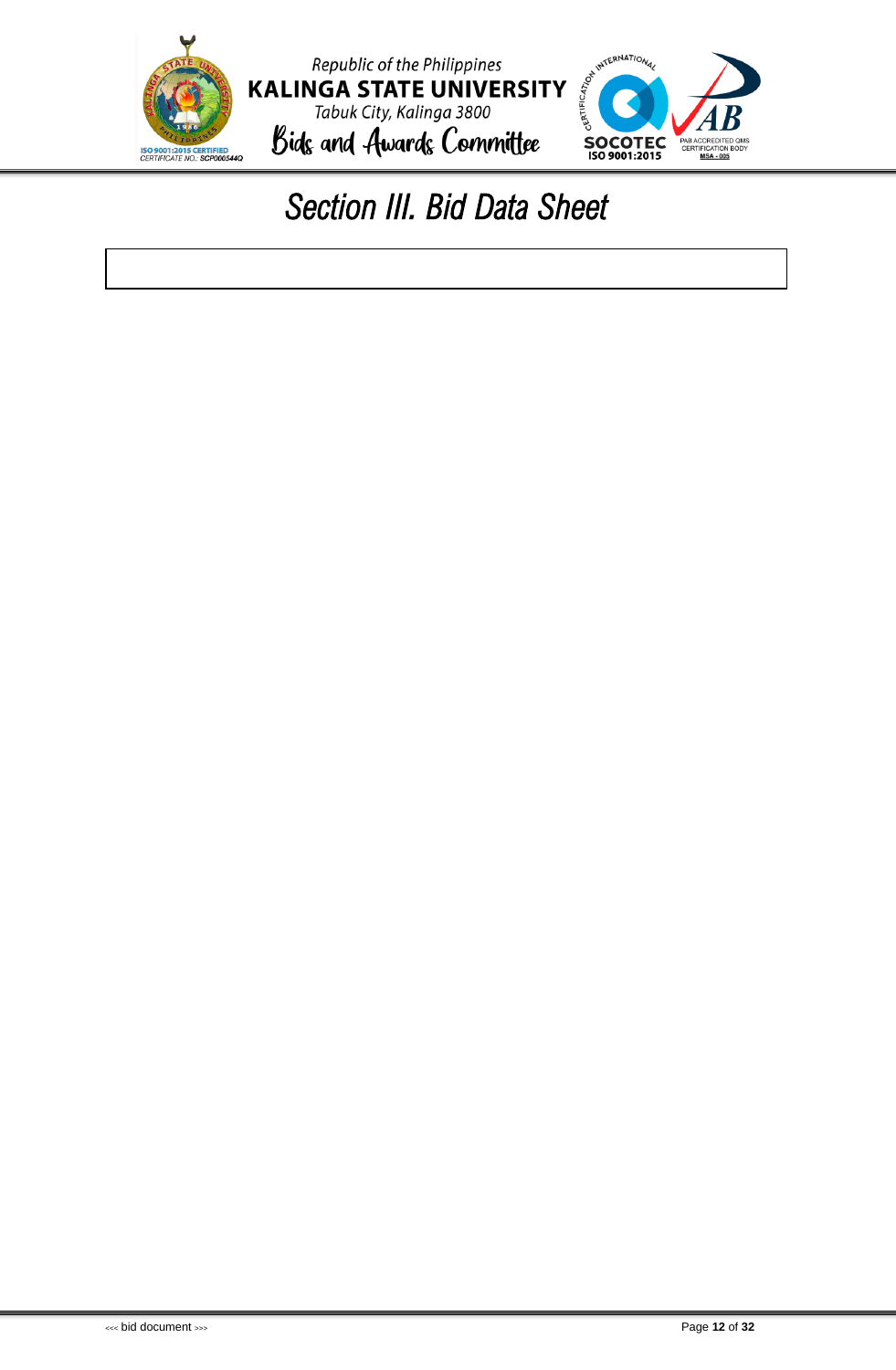







### Bid Data Sheet

| <b>ITB Clause</b> |                                                                                                                                                                                                                                                                                                                                                                              |
|-------------------|------------------------------------------------------------------------------------------------------------------------------------------------------------------------------------------------------------------------------------------------------------------------------------------------------------------------------------------------------------------------------|
| 5.3               | For this purpose, contracts similar to the Project shall be:                                                                                                                                                                                                                                                                                                                 |
|                   | <b>a.</b> Single Largest Completed Contract shall refer to any of the following:                                                                                                                                                                                                                                                                                             |
|                   | 1. A contract similar to the project with 50% of the ABC (Php 571,275.82); or                                                                                                                                                                                                                                                                                                |
|                   | 2. For these Expendable Supplies, the SLCC must be at least 25% of the ABC (Php<br>285,637.91); or                                                                                                                                                                                                                                                                           |
|                   | 3. The bidder should have completed at least 2 similar contracts, and the aggregate<br>contract amounts should be equivalent to at least 25% of the ABC (Php<br>285,637.91). The largest of these similar contracts must be equivalent to at least<br>half of the 25% of the ABC (Php 142,818.96).                                                                           |
|                   | <b>b.</b> completed within five (5) years prior to the deadline for the submission and receipt of bids.                                                                                                                                                                                                                                                                      |
| 7.1               | Subcontracting is not allowed.                                                                                                                                                                                                                                                                                                                                               |
| 12                | The price of the Goods shall be quoted DDP port of Manila or the applicable International<br>Commercial Terms (INCOTERMS) for this Project.                                                                                                                                                                                                                                  |
| 14.1              | The bid security shall be in the form of a Bid Securing Declaration or any of the following forms and amounts:                                                                                                                                                                                                                                                               |
|                   | a. The amount of not less than Php 22,851.03, if bid security is in cash, cashier's/manager's<br>check, bank draft/guarantee or irrevocable letter of credit; or                                                                                                                                                                                                             |
|                   | <b>b.</b> The amount of not less than Php 57,127.64, if bid security is in Surety Bond.                                                                                                                                                                                                                                                                                      |
| 19.3              | The Project will be awarded by one lot. For the List of Items, please refer to Section VII- Technical<br>Specifications.                                                                                                                                                                                                                                                     |
| 20.2              | List of licenses and permits relevant to the Project and the corresponding law requiring it:                                                                                                                                                                                                                                                                                 |
|                   | <b>a.</b> VAT or Non-VAT Registration Certificates; and                                                                                                                                                                                                                                                                                                                      |
|                   | <b>b.</b> Other appropriate licenses and permits, as may be required during post-qualification evaluation.                                                                                                                                                                                                                                                                   |
| 21.2              | Contract documents relevant to the Project:                                                                                                                                                                                                                                                                                                                                  |
|                   | The following relevant documents are to be submitted by the lowest calculated and<br>а.<br>responsive bidder after issuance of a notice of award:                                                                                                                                                                                                                            |
|                   | 1. Performance Security. The Winning Bidder shall be responsible for the extension of<br>its performance security during the remaining period or duration of the Project<br>reckoned from the date of the effectivity of the Contract, or for any contract time<br>extension granted by the Procuring Entity, which shall be valid until final acceptance<br>of the Project. |
|                   | In place of the Performance Security, a post qualified bidder may submit an<br>unnotarized Performance Securing Declaration (PSD) - Revised Edition, to guarantee<br>its faithful performance of obligations under the Contract, subject to the following:                                                                                                                   |
|                   | i)<br>Such declaration shall state, among others, that the winning bidder shall be<br>blacklisted from being qualified to participate in any government procurement<br>activity for one (1) year, in case of first offense or two (2) years, if with a prior<br>similar offense, in the event it violates any of the conditions stated in the Contract.                      |
|                   | ii) The unnotarized PSD may be accepted, subject to submitting a notarized PSD<br>before payment unless the same is replaced with performance security in the<br>prescribed form.                                                                                                                                                                                            |
|                   | The end-user may require the winning bidder to replace the submitted PSD with<br>performance security in any of the prescribed forms under Section 39.2 of the 2016 revised<br>IRR of RA No. 9184 upon lifting the State of Calamity, or community quarantine or similar<br>restrictions, as the case may be.                                                                |
|                   | <b>b.</b> During or after the delivery, the Supplier shall submit the following requirements:                                                                                                                                                                                                                                                                                |
|                   | 1. Delivery Receipt                                                                                                                                                                                                                                                                                                                                                          |
|                   | 2. Supplier's Sales Invoice                                                                                                                                                                                                                                                                                                                                                  |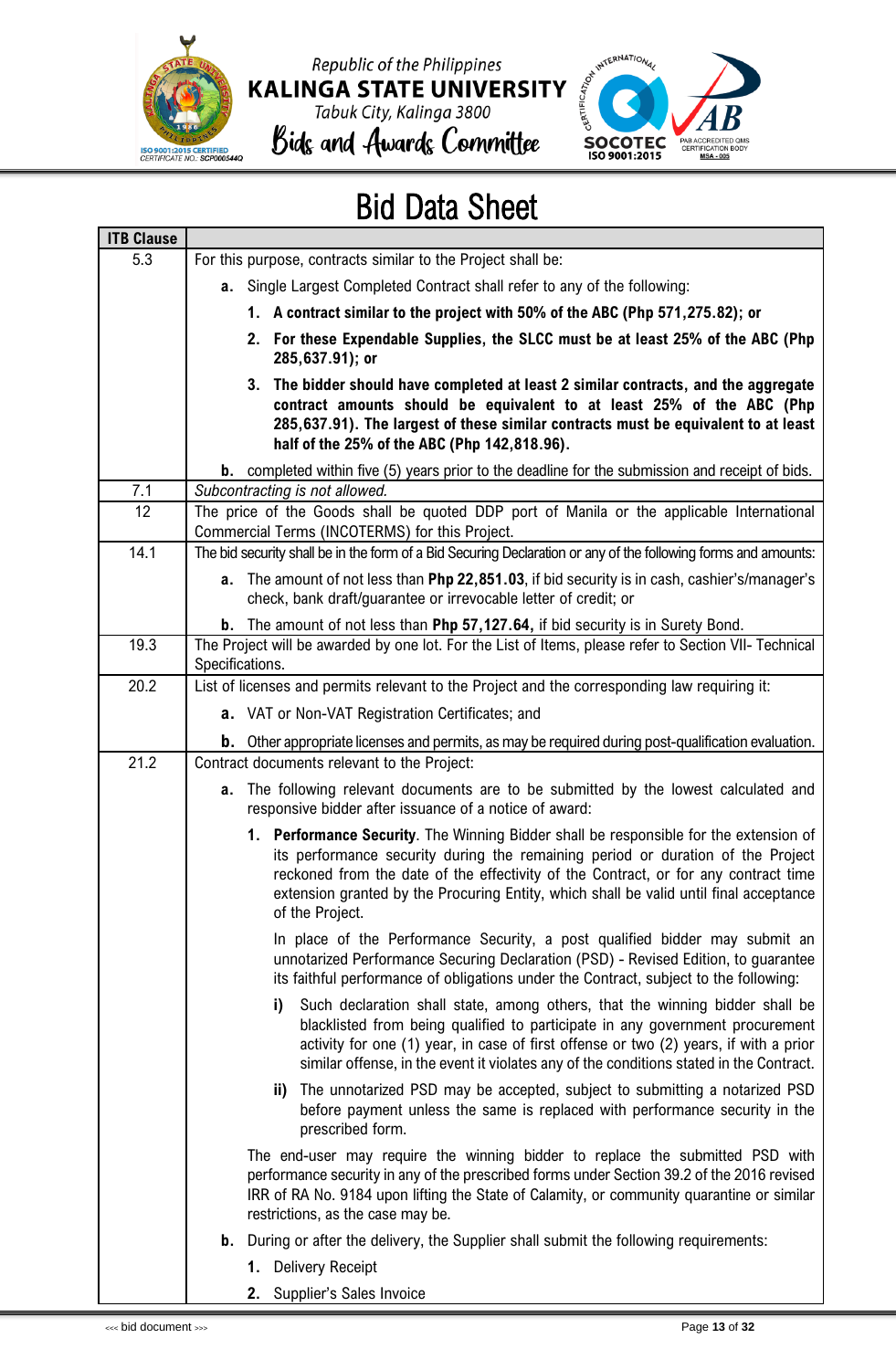



### <span id="page-14-0"></span>*Section IV. General Conditions of Contract*

### Notes on the General Conditions of Contract

The General Conditions of Contract (GCC) in this Section, read in conjunction with the Special Conditions of Contract in Section V and other documents listed therein, should be a complete document expressing all the rights and obligations of the parties.

Matters governing performance of the Supplier, payments under the Contract, or matters affecting the risks, rights, and obligations of the parties under the Contract are included in the GCC and Special Conditions of Contract.

Any complementary information, which may be needed, shall be introduced only through the Special Conditions of Contract.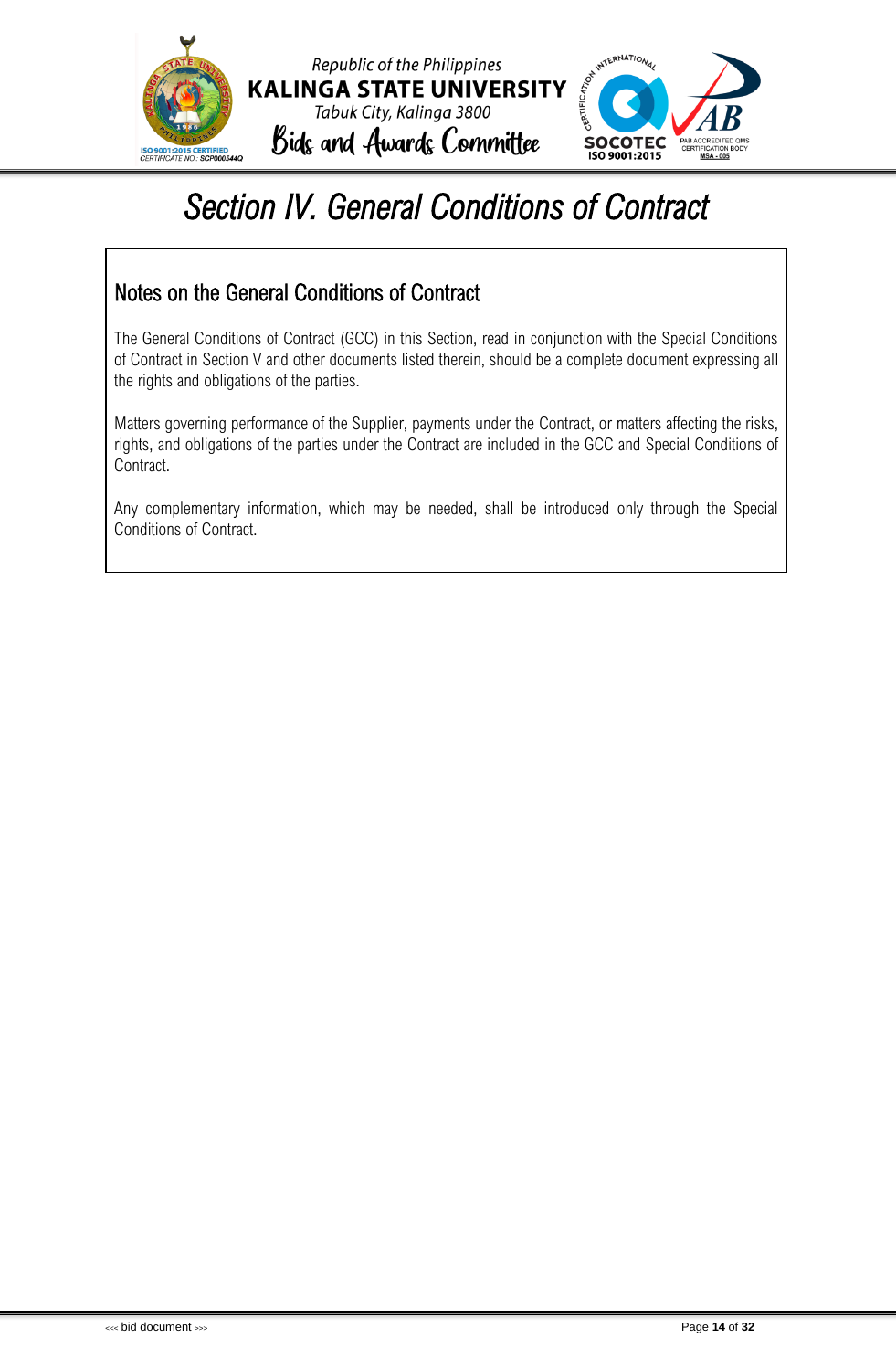



### <span id="page-15-0"></span>1. Scope of Contract

This Contract shall include all such items, although not specifically mentioned, that can be reasonably inferred as being required for its completion as if such items were expressly mentioned herein. All the provisions of RA No. 9184 and its 2016 revised IRR, including the Generic Procurement Manual, and associated issuances, constitute the primary source for the terms and conditions of the Contract, and thus, applicable in contract implementation. Herein clauses shall serve as the secondary source for the terms and conditions of the Contract.

This is without prejudice to Sections 74.1 and 74.2 of the 2016 revised IRR of RA No. 9184 allowing the GPPB to amend the IRR, which shall be applied to all procurement activities, the advertisement, posting, or invitation of which were issued after the effectivity of the said amendment.

Additional requirements for the completion of this Contract shall be provided in the Special Conditions of Contract (SCC).

### <span id="page-15-1"></span>2. Advance Payment and Terms of Payment

- 2.1. Advance payment of the contract amount is provided under Annex "D" of the revised 2016 IRR of RA No. 9184.
- 2.2. The Procuring Entity is allowed to determine the terms of payment on the partial or staggered delivery of the Goods procured, provided such partial payment shall correspond to the value of the goods delivered and accepted in accordance with prevailing accounting and auditing rules and regulations. The terms of payment are indicated in the SCC.

### <span id="page-15-2"></span>3. Performance Security

Within ten (10) calendar days from receipt of the Notice of Award by the Bidder from the Procuring Entity but in no case later than prior to the signing of the Contract by both parties, the successful Bidder shall furnish the performance security in any of the forms prescribed in Section 39 of the 2016 revised IRR of RA No. 9184.

### <span id="page-15-3"></span>4. Inspection and Tests

The Procuring Entity or its representative shall have the right to inspect and/or to test the Goods to confirm their conformity to the Project specifications at no extra cost to the Procuring Entity in accordance with the Generic Procurement Manual. In addition to tests in the SCC, Section IV (Technical Specifications) shall specify what inspections and/or tests the Procuring Entity requires and where they are to be conducted. The Procuring Entity shall notify the Supplier in writing, in a timely manner, of the identity of any representatives retained for these purposes.

All reasonable facilities and assistance for the inspection and testing of Goods, including access to drawings and production data, shall be provided by the Supplier to the authorized inspectors at no charge to the Procuring Entity.

### <span id="page-15-4"></span>5. Warranty

- 6.1. In order to assure that manufacturing defects shall be corrected by the Supplier, a warranty shall be required from the Supplier as provided under Section 62.1 of the 2016 revised IRR of RA No. 9184.
- 6.2. The Procuring Entity shall promptly notify the Supplier in writing of any claims arising under this warranty. Upon receipt of such notice, the Supplier shall, repair or replace the defective Goods or parts thereof without cost to the Procuring Entity, pursuant to the Generic Procurement Manual.

### <span id="page-15-5"></span>6. Liability of the Supplier

The Supplier's liability under this Contract shall be as provided by the laws of the Republic of the Philippines.

If the Supplier is a joint venture, all partners to the joint venture shall be jointly and severally liable to the Procuring Entity.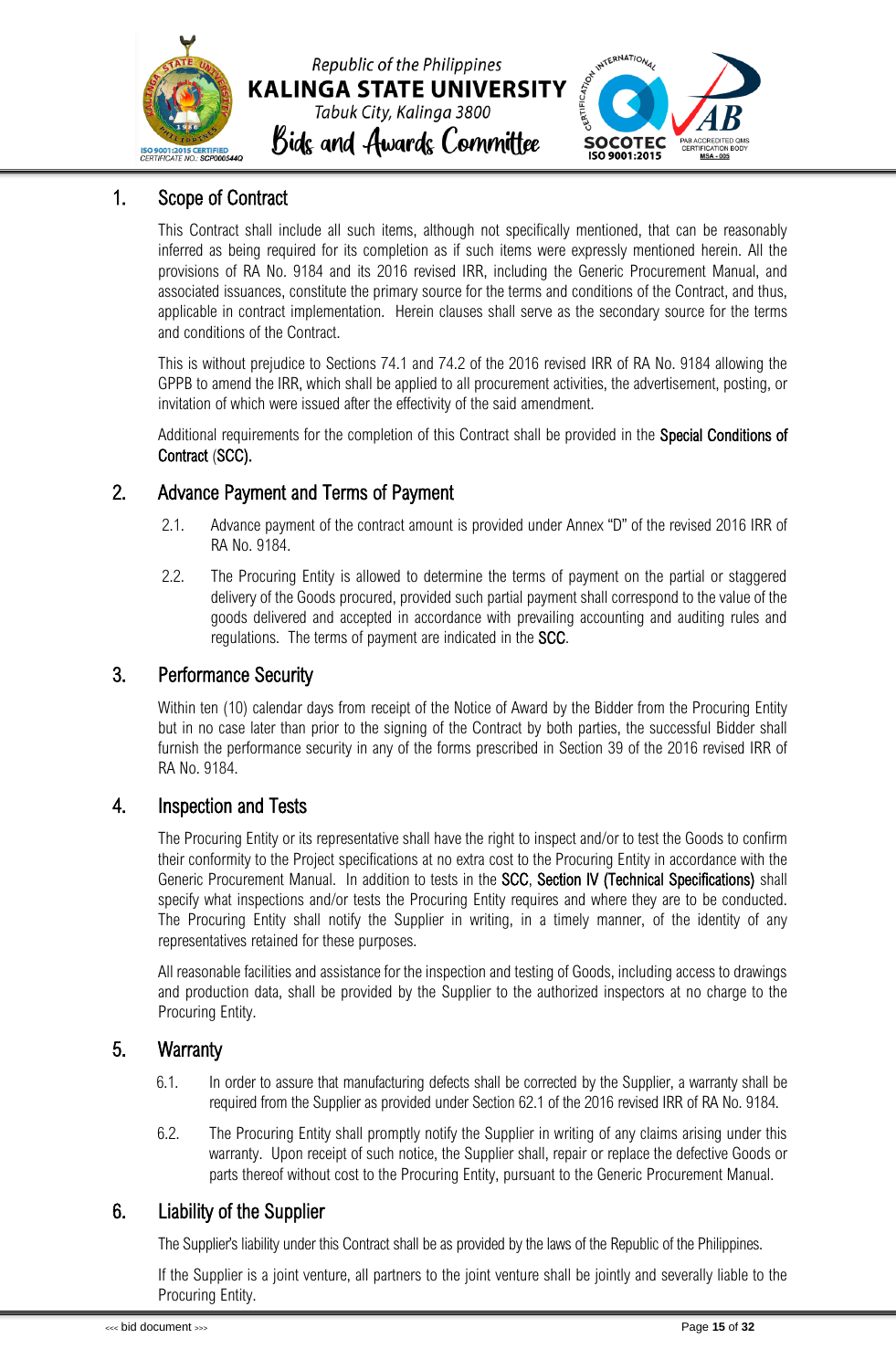

### <span id="page-16-0"></span>*Section V. Special Conditions of Contract*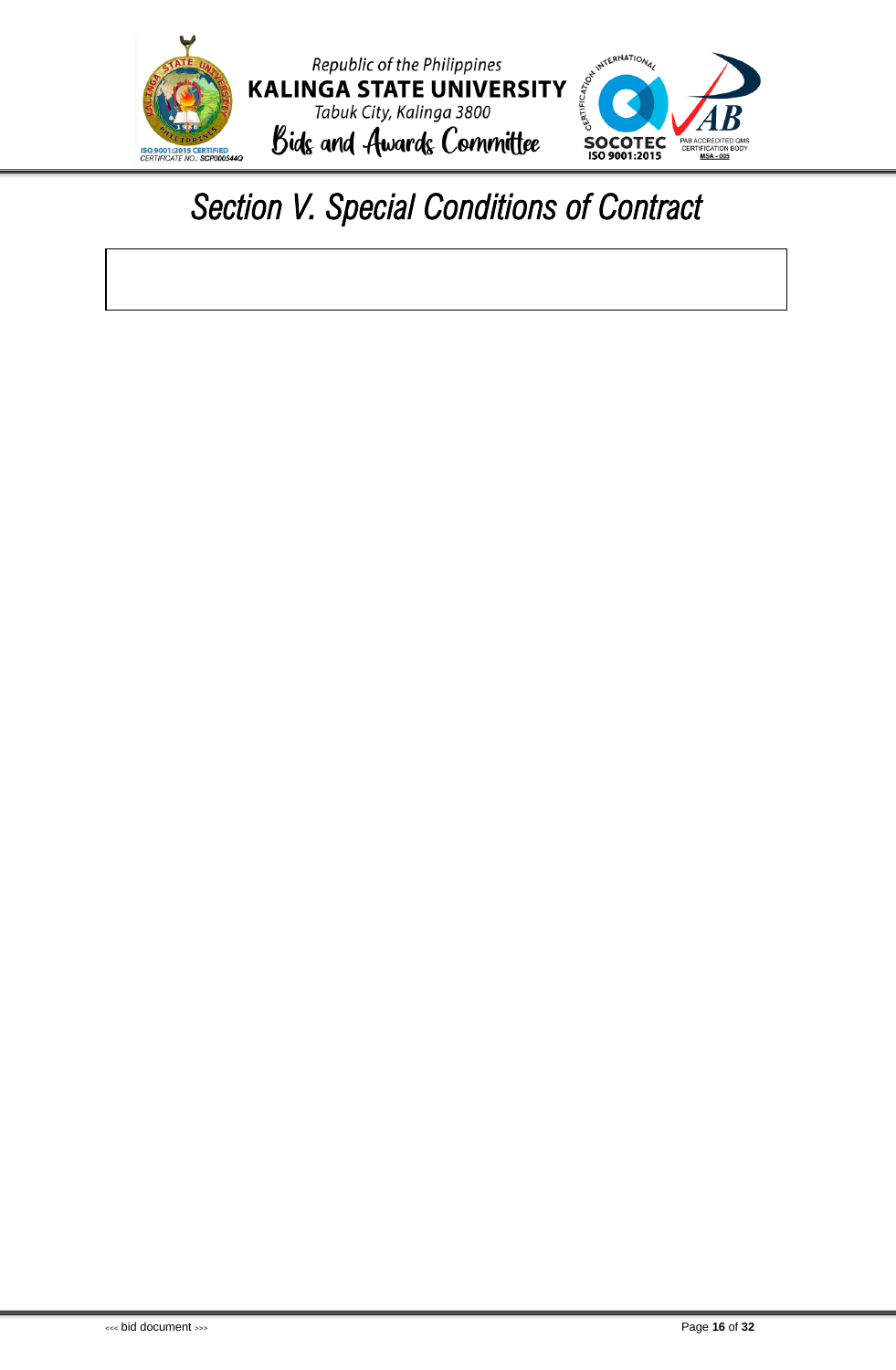



### Special Conditions of Contract

| GCC<br><b>Clause</b> |                                                                                                                                                                                                                                                                                                                                                        |
|----------------------|--------------------------------------------------------------------------------------------------------------------------------------------------------------------------------------------------------------------------------------------------------------------------------------------------------------------------------------------------------|
| $\mathbf{1}$         | Additional requirements for the completion of this Contract.                                                                                                                                                                                                                                                                                           |
|                      | Delivery and Documents -                                                                                                                                                                                                                                                                                                                               |
|                      | For purposes of the Contract, "EXW," "FOB," "FCA," "CIF," "CIP," "DDP" and other trade terms<br>used to describe the obligations of the parties shall have the meanings assigned to them by<br>the current edition of INCOTERMS published by the International Chamber of Commerce,<br>Paris. The Delivery terms of this Contract shall be as follows: |
|                      | For Goods supplied from abroad:                                                                                                                                                                                                                                                                                                                        |
|                      | "The delivery terms applicable to the Contract are DDP delivered in the port of Manila in<br>accordance with INCOTERMS."                                                                                                                                                                                                                               |
|                      | For Goods supplied from within the Philippines:                                                                                                                                                                                                                                                                                                        |
|                      | "The delivery terms applicable to this Contract are delivered at the Kalinga State University-<br>Main Campus, National Highway, Purok 6, Bulanao, Tabuk City, Kalinga. Risk and title will<br>pass from the Supplier to the Procuring Entity upon receipt and final acceptance of the Goods<br>at their final destination."                           |
|                      | Delivery of the Goods shall be made by the Supplier in accordance with the terms specified<br>in Section VI (Schedule of Requirements) and Section VII (Technical Specifications).                                                                                                                                                                     |
|                      | For purposes of this Clause, the Procuring Entity's Representative at the Project Site is:                                                                                                                                                                                                                                                             |
|                      | Mr. Joseph Tracy D. Labbutan<br>Supply and Property Officer<br>Supply and Management Office<br>Kalinga State University-Main Campus, National Highway, Purok 6, Bulanao<br>Tabuk City 3800, Kalinga, Philippines                                                                                                                                       |
|                      | Incidental Services -                                                                                                                                                                                                                                                                                                                                  |
|                      | The Supplier is required to provide all of the following services, including additional services,<br>if any, specified in Section VI. Schedule of Requirements:                                                                                                                                                                                        |
|                      | performance or supervision of on-site assembly and/or start-up of the supplied Goods;<br>a.                                                                                                                                                                                                                                                            |
|                      | furnishing of tools required for assembly and/or maintenance of the supplied Goods;<br>b.                                                                                                                                                                                                                                                              |
|                      | furnishing of detailed operations and maintenance manual for each appropriate unit<br>C.<br>of the supplied Goods;                                                                                                                                                                                                                                     |
|                      | performance or supervision or maintenance and/or repair of the supplied Goods, for<br>d.<br>a period of time agreed by the parties, provided that this service shall not relieve the<br>Supplier of any warranty obligations under this Contract; and                                                                                                  |
|                      | training of the Procuring Entity's personnel, at the Supplier's plant and/or on-site, in<br>е.<br>assembly, start-up, operation, maintenance, and/or repair of the supplied Goods.                                                                                                                                                                     |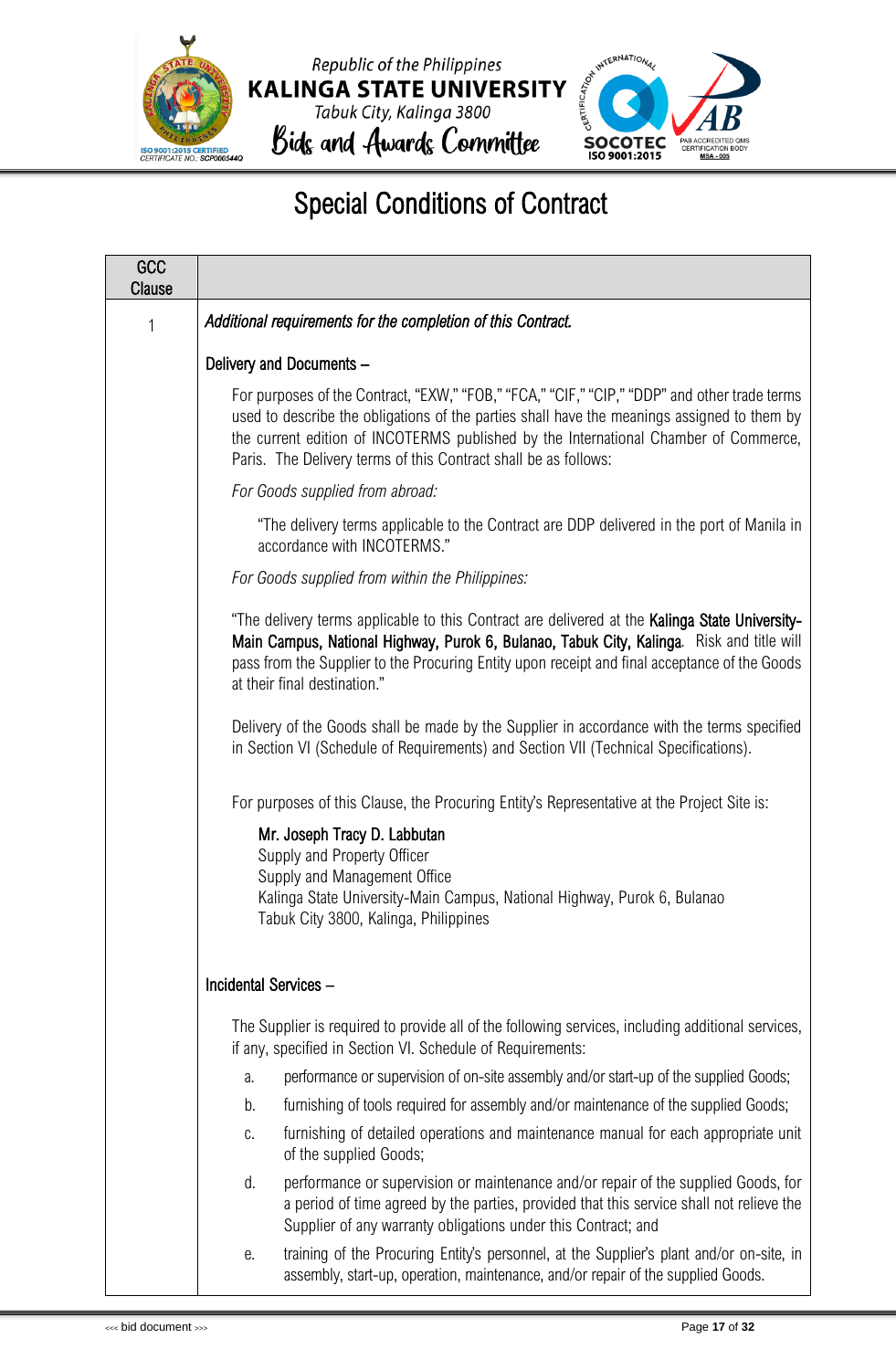

 $\sqrt{ }$ 



| The Contract price for the Goods shall include the prices charged by the Supplier for incidental<br>services and shall not exceed the prevailing rates charged to other parties by the Supplier for<br>similar services.                                                                                                                                                                                                                                                                                                                                                                                         |
|------------------------------------------------------------------------------------------------------------------------------------------------------------------------------------------------------------------------------------------------------------------------------------------------------------------------------------------------------------------------------------------------------------------------------------------------------------------------------------------------------------------------------------------------------------------------------------------------------------------|
| Spare Parts -                                                                                                                                                                                                                                                                                                                                                                                                                                                                                                                                                                                                    |
| The Supplier is required to provide all of the following materials, notifications, and information<br>pertaining to spare parts manufactured or distributed by the Supplier:                                                                                                                                                                                                                                                                                                                                                                                                                                     |
| such spare parts as the Procuring Entity may elect to purchase from the Supplier,<br>a.<br>provided that this election shall not relieve the Supplier of any warranty obligations<br>under this Contract; and                                                                                                                                                                                                                                                                                                                                                                                                    |
| in the event of termination of production of the spare parts:<br>b.                                                                                                                                                                                                                                                                                                                                                                                                                                                                                                                                              |
| i.<br>advance notification to the Procuring Entity of the pending termination, insufficient<br>time to permit the Procuring Entity to procure needed requirements; and                                                                                                                                                                                                                                                                                                                                                                                                                                           |
| ii.<br>following such termination, furnishing at no cost to the Procuring Entity, the<br>blueprints, drawings, and specifications of the spare parts, if requested.                                                                                                                                                                                                                                                                                                                                                                                                                                              |
| The spare parts and other components required are listed in Section VI (Schedule of<br><b>Requirements),</b> and the costs thereof are included in the contract price.                                                                                                                                                                                                                                                                                                                                                                                                                                           |
| The Supplier shall carry sufficient inventories to assure ex-stock supply of consumable spare<br>parts or components for the Goods for a period of 30 days. If not used, a time period of 90<br>days, which is three times the warranty period.                                                                                                                                                                                                                                                                                                                                                                  |
| Packaging -                                                                                                                                                                                                                                                                                                                                                                                                                                                                                                                                                                                                      |
| The Supplier shall provide such packaging of the Goods as is required to prevent their damage<br>or deterioration during transit to their final destination, as indicated in this Contract. The<br>packaging shall be sufficient to withstand, without limitation, rough handling during transit and<br>exposure to extreme temperatures, salt and precipitation during transit, and open storage.<br>Packaging case size and weights shall take into consideration, where appropriate, the remoteness<br>of the Goods' final destination and the absence of heavy handling facilities at all points in transit. |
| The packaging, marking, and documentation within and outside the packages shall comply<br>strictly with such special requirements as shall be expressly provided for in the Contract,<br>including additional requirements, if any, specified below, and in any subsequent instructions<br>ordered by the Procuring Entity.                                                                                                                                                                                                                                                                                      |
| The outer packaging must be clearly marked on at least four (4) sides as follows:                                                                                                                                                                                                                                                                                                                                                                                                                                                                                                                                |
| Name of the Procuring Entity<br>Name of the Supplier<br><b>Contract Description</b><br><b>Final Destination</b><br>Gross weight<br>Any special lifting instructions<br>Any special handling instructions<br>Any relevant HAZCHEM classifications                                                                                                                                                                                                                                                                                                                                                                 |
| A packaging list identifying the contents and quantities of the package is to be placed on an<br>accessible point of the outer packaging if practical. If not practical, the packaging list is to be<br>placed inside the outer packaging but outside the secondary packaging.                                                                                                                                                                                                                                                                                                                                   |

 $\overline{\phantom{a}}$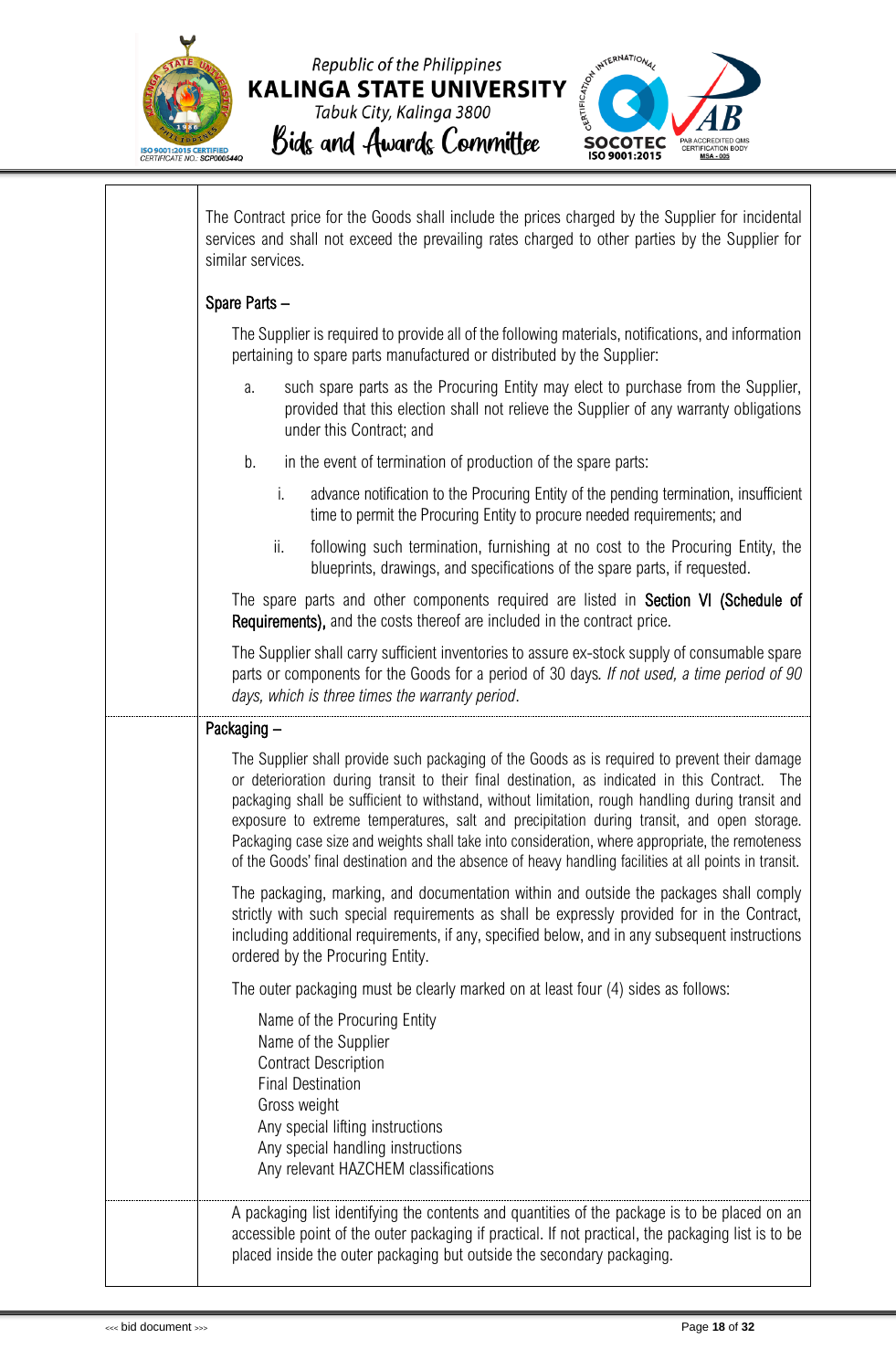





|                | Transportation -                                                                                                                                                                                                                                                                                                                                                                                                                                                                                                                                                                                                                                                                                                                                                                   |
|----------------|------------------------------------------------------------------------------------------------------------------------------------------------------------------------------------------------------------------------------------------------------------------------------------------------------------------------------------------------------------------------------------------------------------------------------------------------------------------------------------------------------------------------------------------------------------------------------------------------------------------------------------------------------------------------------------------------------------------------------------------------------------------------------------|
|                | Where the Supplier is required under Contract to deliver the Goods CIF, CIP, or DDP,<br>transport of the Goods to the port of destination or such other named place of destination in<br>the Philippines, as shall be specified in this Contract, shall be arranged and paid for by the<br>Supplier, and the cost thereof shall be included in the Contract Price.                                                                                                                                                                                                                                                                                                                                                                                                                 |
|                | Where the Supplier is required under this Contract to transport the Goods to a specified place of<br>destination within the Philippines, defined as the Project Site, transport to such place of destination<br>in the Philippines, including insurance and storage, as shall be specified in this Contract, shall be<br>arranged by the Supplier, and related costs shall be included in the contract price.                                                                                                                                                                                                                                                                                                                                                                      |
|                | Where the Supplier is required under Contract to deliver the Goods CIF, CIP or DDP, Goods<br>are to be transported on carriers of Philippine registry. In the event that no carrier of<br>Philippine registry is available, Goods may be shipped by a carrier which is not of Philippine<br>registry provided that the Supplier obtains and presents to the Procuring Entity certification<br>to this effect from the nearest Philippine consulate to the port of dispatch. In the event that<br>carriers of Philippine registry are available but their schedule delays the Supplier in its<br>performance of this Contract the period from when the Goods were first ready for shipment<br>and the actual date of shipment the period of delay will be considered force majeure. |
|                | The Procuring Entity accepts no liability for the damage of Goods during transit other than<br>those prescribed by INCOTERMS for DDP deliveries. In the case of Goods supplied from<br>within the Philippines or supplied by domestic Suppliers risk and title will not be deemed to<br>have passed to the Procuring Entity until their receipt and final acceptance at the final<br>destination.                                                                                                                                                                                                                                                                                                                                                                                  |
|                | Intellectual Property Rights -                                                                                                                                                                                                                                                                                                                                                                                                                                                                                                                                                                                                                                                                                                                                                     |
|                | The Supplier shall indemnify the Procuring Entity against all third-party claims of infringement<br>of patent, trademark, or industrial design rights arising from the use of the Goods or any part<br>thereof.                                                                                                                                                                                                                                                                                                                                                                                                                                                                                                                                                                    |
| 2.2            | Partial payment is not allowed except.                                                                                                                                                                                                                                                                                                                                                                                                                                                                                                                                                                                                                                                                                                                                             |
| $\overline{4}$ | The inspections and tests that will be conducted are: Testing and Sealing by the Inspectorate and<br>Acceptance Committee of the University, including a COA representative, TWG, and end-users<br>representatives.                                                                                                                                                                                                                                                                                                                                                                                                                                                                                                                                                                |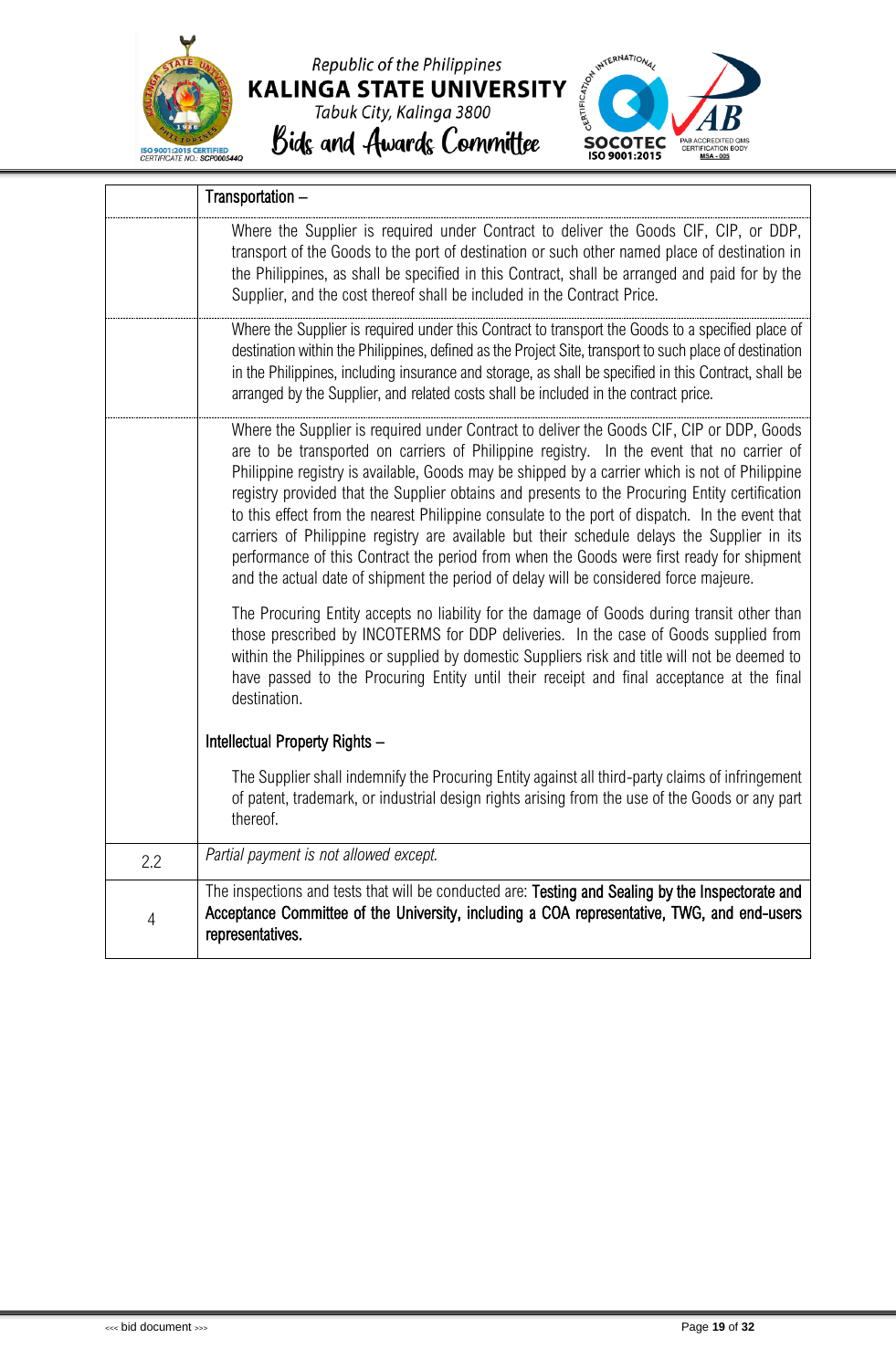

### *Section VI. Schedule of Requirements*

<span id="page-20-0"></span>The delivery schedule expressed as weeks/months stipulates hereafter a delivery date, which is the date of delivery to the project site.

| No. | Lot and Reference                                                                                      | Qty | Unit | Delivered,<br>Weeks/Months                                                                                                       |
|-----|--------------------------------------------------------------------------------------------------------|-----|------|----------------------------------------------------------------------------------------------------------------------------------|
|     | Purchase of GAA-Funded Common-Use Office and Janitorial<br>Supplies, including Consumables for CY 2021 |     | Lot  | Delivery shall be completed within FORTY-<br>CALENDAR<br>(45)<br>DAYS<br><b>FIVE</b><br>upon<br>acceptance of the Purchase Order |

Note:

- *a) Contract Warranty:* Three (3) months, in the case of Expendable Supplies, after acceptance by the Procuring Entity of the delivered supplies.
- *b) To be delivered at:* Supply and Property Management Office (SPMO), Administration Building, KSU-Main Campus, National Highway, Purok 6, Bulanao, Tabuk City, Kalinga, Philippines

\_\_\_\_\_\_\_\_\_\_\_\_\_\_\_\_\_\_\_\_\_\_\_\_\_\_\_\_ \_\_\_\_\_\_\_\_\_\_\_\_\_\_\_\_\_\_\_\_\_\_\_\_\_\_ \_\_\_\_\_\_\_\_\_\_\_\_\_

I hereby certify to comply and deliver the above requirements.

Name of Company/Bidder Signature Over Printed Name Date of Representative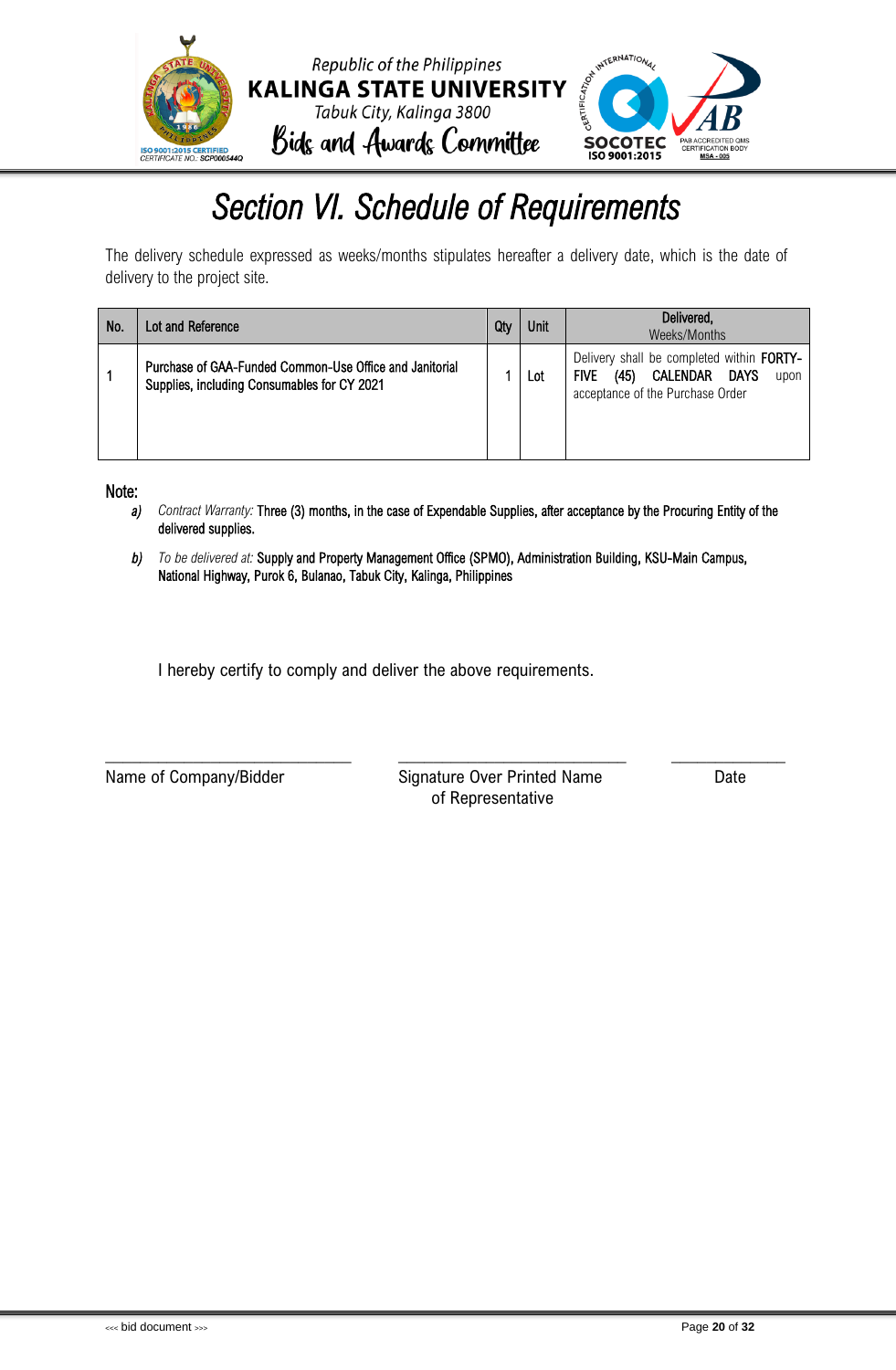

### <span id="page-21-0"></span>*Section VII. Technical Specifications*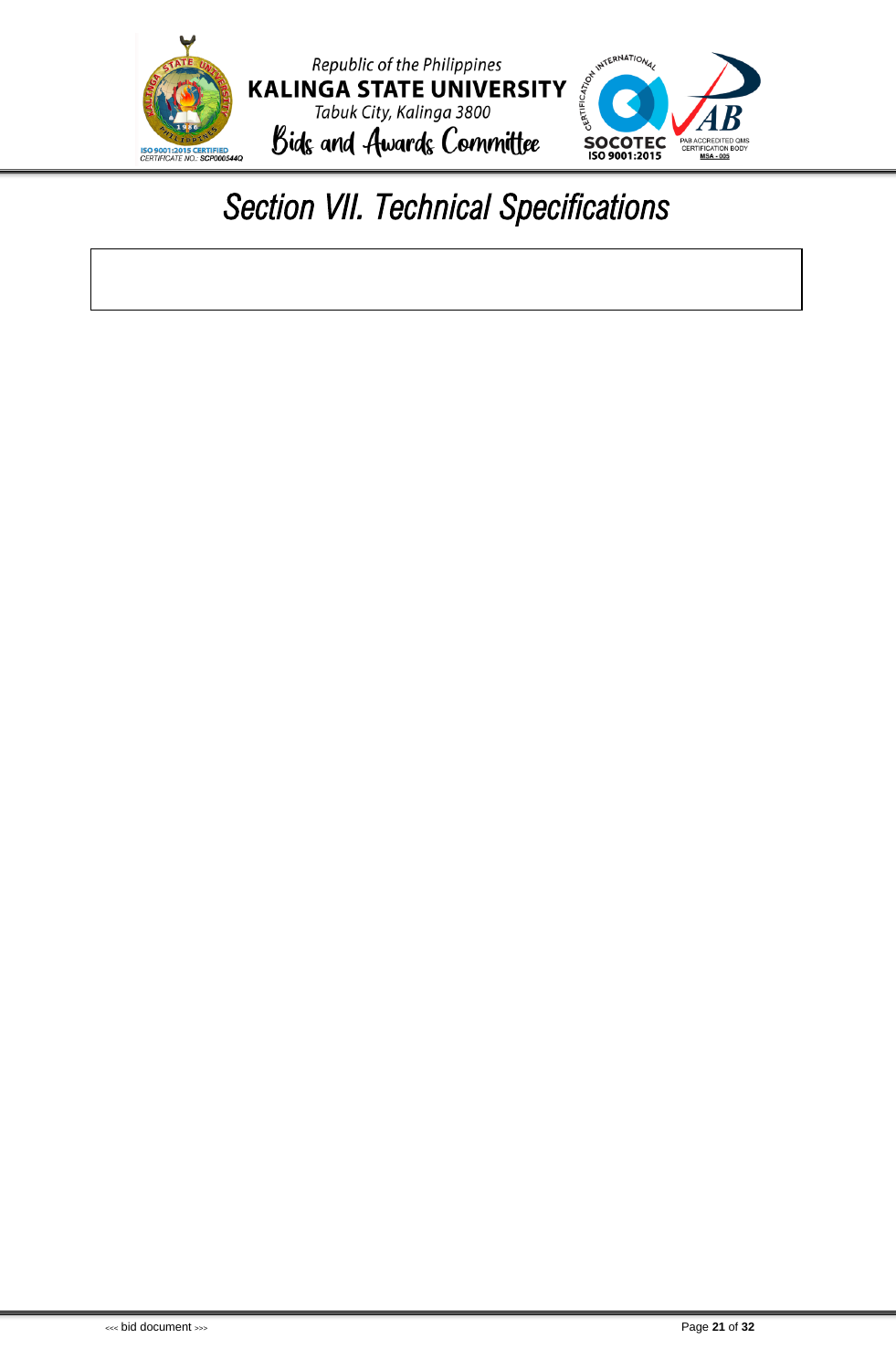

Republic of the Philippines KALINGA STATE UNIVERSITY<br>Tabuk City, Kalinga 3800<br>Bids and Awards Committee



### Technical Specifications

| <b>ITEM</b><br>NO. | <b>ITEM AND DESCRIPTION</b>                                                                                                                                                             | QTY      | <b>UNIT</b> | <b>STATEMENT OF COMPLIANCE</b><br><b>IBidders</b> must state here either<br>"Comply" or "Not Comply" against<br>each of the individual parameters of<br>each Specification stating the<br>corresponding<br>performance<br>parameter of the Equipment<br>offered. Statements of "Comply" or<br>"Not Comply" must be supported by<br>evidence in a Bidders Bid and<br>cross-referenced to that evidence.<br>Evidence shall be in the form of<br>manufacturer's un-amended sales<br>literature, unconditional statements<br>of Specification and compliance<br>issued by the manufacturer,<br>samples, independent test data etc.,<br>as appropriate. A statement that is<br>not supported by evidence or is<br>subsequently found<br>to<br>be<br>contradicted by the evidence<br>presented will render the Bid under<br>evaluation liable for rejection. A<br>statement either in the Bidder's<br>statement of compliance or the<br>supporting evidence that is found to<br>be false either during Bid<br>evaluation, post-qualification, or the<br>execution of the Contract may be<br>regarded as fraudulent and render<br>the Bidder or Supplier liable for<br>prosecution<br>subject<br>to the<br>applicable laws and issuances.] |
|--------------------|-----------------------------------------------------------------------------------------------------------------------------------------------------------------------------------------|----------|-------------|-------------------------------------------------------------------------------------------------------------------------------------------------------------------------------------------------------------------------------------------------------------------------------------------------------------------------------------------------------------------------------------------------------------------------------------------------------------------------------------------------------------------------------------------------------------------------------------------------------------------------------------------------------------------------------------------------------------------------------------------------------------------------------------------------------------------------------------------------------------------------------------------------------------------------------------------------------------------------------------------------------------------------------------------------------------------------------------------------------------------------------------------------------------------------------------------------------------------------------------|
|                    | <b>COMMON USE SUPPLIES AND DEVICES</b>                                                                                                                                                  |          |             |                                                                                                                                                                                                                                                                                                                                                                                                                                                                                                                                                                                                                                                                                                                                                                                                                                                                                                                                                                                                                                                                                                                                                                                                                                     |
| 1                  | ACETATE, Gauge #3, 50 m/roll                                                                                                                                                            | 18       | roll        |                                                                                                                                                                                                                                                                                                                                                                                                                                                                                                                                                                                                                                                                                                                                                                                                                                                                                                                                                                                                                                                                                                                                                                                                                                     |
| $\overline{2}$     | BATTERY, dry cell, D, 1.5 volts, alkaline                                                                                                                                               | 6        | pack        |                                                                                                                                                                                                                                                                                                                                                                                                                                                                                                                                                                                                                                                                                                                                                                                                                                                                                                                                                                                                                                                                                                                                                                                                                                     |
| 3                  | BATTERY, size AA, alkaline, 2 pieces per blister pack                                                                                                                                   | 74       | pack        |                                                                                                                                                                                                                                                                                                                                                                                                                                                                                                                                                                                                                                                                                                                                                                                                                                                                                                                                                                                                                                                                                                                                                                                                                                     |
| 4                  | BATTERY, size AAA, alkaline, 2 pieces per blister pack                                                                                                                                  | 60       | pack        |                                                                                                                                                                                                                                                                                                                                                                                                                                                                                                                                                                                                                                                                                                                                                                                                                                                                                                                                                                                                                                                                                                                                                                                                                                     |
| 5                  | BINDING AND PUNCHING MACHINE, two hand lever system,<br>34cm or 13" (24 holes) punching, width adjustable to any format,<br>binds 425 sheets, or up to 2" thick, all-metal construction | 4        | unit        |                                                                                                                                                                                                                                                                                                                                                                                                                                                                                                                                                                                                                                                                                                                                                                                                                                                                                                                                                                                                                                                                                                                                                                                                                                     |
| 6                  | CALCULATOR, Compact, Electronic 12 Digits Cap.                                                                                                                                          | 4        | unit        |                                                                                                                                                                                                                                                                                                                                                                                                                                                                                                                                                                                                                                                                                                                                                                                                                                                                                                                                                                                                                                                                                                                                                                                                                                     |
| $\overline{7}$     | <b>CARTOLINA, Assorted Color</b>                                                                                                                                                        | 10       | piece       |                                                                                                                                                                                                                                                                                                                                                                                                                                                                                                                                                                                                                                                                                                                                                                                                                                                                                                                                                                                                                                                                                                                                                                                                                                     |
| 8                  | CHAIR, Monobloc, beige                                                                                                                                                                  | 7        | unit        |                                                                                                                                                                                                                                                                                                                                                                                                                                                                                                                                                                                                                                                                                                                                                                                                                                                                                                                                                                                                                                                                                                                                                                                                                                     |
| $\boldsymbol{9}$   | CLEARBOOK, 20 transparent pockets, Legal                                                                                                                                                | 34       | piece       |                                                                                                                                                                                                                                                                                                                                                                                                                                                                                                                                                                                                                                                                                                                                                                                                                                                                                                                                                                                                                                                                                                                                                                                                                                     |
| 10                 | CLIP, BACKFOLD, 19mm, 12 pieces per box                                                                                                                                                 | 61       | piece       |                                                                                                                                                                                                                                                                                                                                                                                                                                                                                                                                                                                                                                                                                                                                                                                                                                                                                                                                                                                                                                                                                                                                                                                                                                     |
| 11<br>12           | CLIP, BACKFOLD, 25mm, 12 pieces per box<br>CLIP, BACKFOLD, 32MM, 12 pieces per box                                                                                                      | 47<br>49 | box         |                                                                                                                                                                                                                                                                                                                                                                                                                                                                                                                                                                                                                                                                                                                                                                                                                                                                                                                                                                                                                                                                                                                                                                                                                                     |
| 13                 | CORRECTION TAPE, 6 meters(min), 1 piece in individual<br>plastic                                                                                                                        | 29       | box<br>box  |                                                                                                                                                                                                                                                                                                                                                                                                                                                                                                                                                                                                                                                                                                                                                                                                                                                                                                                                                                                                                                                                                                                                                                                                                                     |
| 14                 | CUTTER BLADE, L500, 10 pcs/tube                                                                                                                                                         | 46       | piece       |                                                                                                                                                                                                                                                                                                                                                                                                                                                                                                                                                                                                                                                                                                                                                                                                                                                                                                                                                                                                                                                                                                                                                                                                                                     |
| 15                 | CUTTER KNIFE, 100mmx16mm, Large                                                                                                                                                         | 54       | piece       |                                                                                                                                                                                                                                                                                                                                                                                                                                                                                                                                                                                                                                                                                                                                                                                                                                                                                                                                                                                                                                                                                                                                                                                                                                     |
| 16                 | DATA FILE BOX, made of chipboard, with closed ends, Green                                                                                                                               | 320      | piece       |                                                                                                                                                                                                                                                                                                                                                                                                                                                                                                                                                                                                                                                                                                                                                                                                                                                                                                                                                                                                                                                                                                                                                                                                                                     |
| 17                 | DATING AND STAMPING MACHINE                                                                                                                                                             | 17       | piece       |                                                                                                                                                                                                                                                                                                                                                                                                                                                                                                                                                                                                                                                                                                                                                                                                                                                                                                                                                                                                                                                                                                                                                                                                                                     |
| 18                 | ELECTRIC FAN, wall mount, plastic blade, 16"                                                                                                                                            | 4        | unit        |                                                                                                                                                                                                                                                                                                                                                                                                                                                                                                                                                                                                                                                                                                                                                                                                                                                                                                                                                                                                                                                                                                                                                                                                                                     |
| 19                 | ENVELOPE, Documentary, A4, 500pcs/box                                                                                                                                                   | 5        | box         |                                                                                                                                                                                                                                                                                                                                                                                                                                                                                                                                                                                                                                                                                                                                                                                                                                                                                                                                                                                                                                                                                                                                                                                                                                     |
| 20                 | ENVELOPE, DOCUMENTARY, legal                                                                                                                                                            | 320      | piece       |                                                                                                                                                                                                                                                                                                                                                                                                                                                                                                                                                                                                                                                                                                                                                                                                                                                                                                                                                                                                                                                                                                                                                                                                                                     |
| 21                 | ENVELOPE, DOCUMENTARY, legal, 500pcs/box                                                                                                                                                | 22       | box         |                                                                                                                                                                                                                                                                                                                                                                                                                                                                                                                                                                                                                                                                                                                                                                                                                                                                                                                                                                                                                                                                                                                                                                                                                                     |
| 22                 | ENVELOPE, Mailing, legal, 500pcs/box                                                                                                                                                    | 3        | box         |                                                                                                                                                                                                                                                                                                                                                                                                                                                                                                                                                                                                                                                                                                                                                                                                                                                                                                                                                                                                                                                                                                                                                                                                                                     |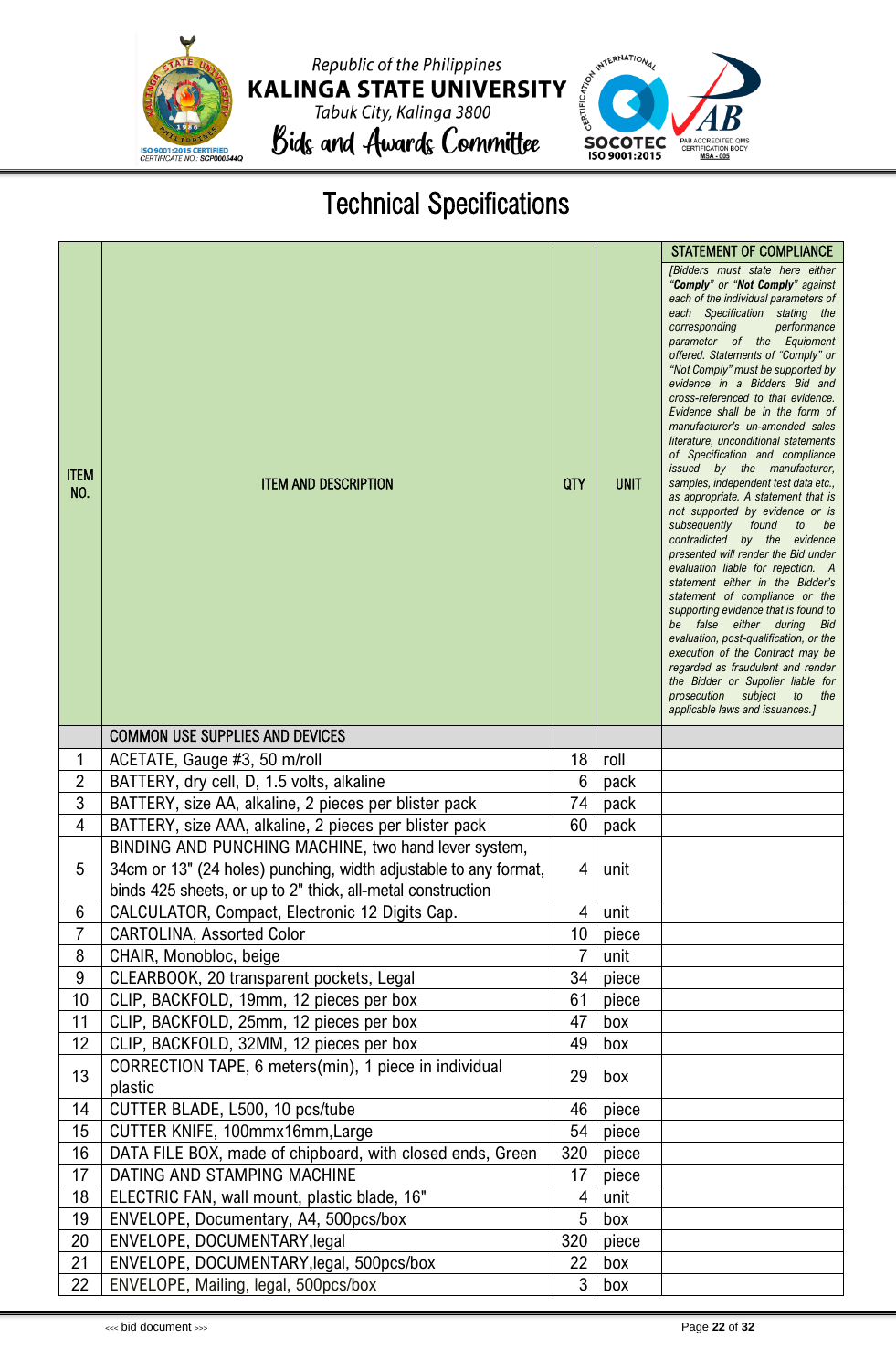

# Republic of the Philippines KALINGA STATE UNIVERSITY<br>Tabuk City, Kalinga 3800<br>Bids and Awards Committee





| <b>ITEM</b><br>NO. | <b>ITEM AND DESCRIPTION</b>                                                 | QTY | <b>UNIT</b> | <b>STATEMENT OF COMPLIANCE</b> |
|--------------------|-----------------------------------------------------------------------------|-----|-------------|--------------------------------|
| 23                 | ENVELOPE, Mailing, long, with window, 500pcs/box                            | 6   | box         |                                |
| 24                 | ERASER, felt, for blackboard/whiteboard                                     | 38  | piece       |                                |
| 25                 | FASTENER, metal, non-sharp edges                                            | 351 | box         |                                |
| 26                 | FILE ORGANIZER, expanding, plastic, 12 pockets                              | 35  | piece       |                                |
| 27                 | File Tab Divider, bristol board for A4                                      | 60  | piece       |                                |
| 28                 | File Tab Divider, Legal                                                     | 54  | piece       |                                |
| 29                 | FLASH DRIVE, 16GB                                                           | 19  | piece       |                                |
| 30                 | FOLDER, Fancy (morocco), A4, 50 pcs/bundle                                  | 1   | bundle      |                                |
| 31                 | FOLDER, Fancy (morocco), legal, 50 pcs/bundle                               | 6   | bundle      |                                |
| 32                 | GLUE, all-purpose, 200 grams min w/ applicator                              | 63  | jar         |                                |
| 33                 | INDEX TAB, Self-Adhesive, Transparent5 sets per box, white                  | 134 | box         |                                |
| 34                 | LED LINEAR TUBE, 18 WATTS FRO SERIES                                        | 2   | set         |                                |
| 35                 | LIGHT BULB, Light Emitting Diode (LED), 7 watts                             | 15  | piece       |                                |
| 36                 | MAGAZINE FILE BOX, LARGE size, made of chipboard                            | 23  | piece       |                                |
| 37                 | MARKER, Permanent, black, bullet type                                       | 293 | piece       |                                |
| 38                 | MARKER, Permanent, Blue, Bullet Type                                        | 101 | piece       |                                |
| 39                 | MARKER, White Board, Black, Felt tip, bullet type                           | 292 | piece       |                                |
| 40                 | MARKER, whiteboard, blue, felt tip, bullet type                             | 11  | box         |                                |
| 41                 | Mouse, Optical, USB Connection type                                         | 12  | piece       |                                |
| 42                 | NOTE PAD, Stick-on, 2" x 3", 100 sheets/pad                                 | 54  | pad         |                                |
| 43                 | NOTE PAD, Stick-on, 3" x 3", 100 sheets/pad                                 | 66  | pad         |                                |
| 44                 | NOTE PAD, stick on, 76mm x 100mm (3" x 4") min                              | 207 | pad         |                                |
| 45                 | NOTEBOOK, STENOGRAPHER, spiral, 40 leaves                                   | 10  | book        |                                |
| 46                 | PAPER CLIP, vinyl/plastic coat, length: 32mm min                            | 175 | box         |                                |
| 47                 | PAPER CLIP, vinyl/plastic coat, length: 50mm min                            | 187 | box         |                                |
| 48                 | PAPER TRIMMER/CUTTING MACHINE, max paper size: B4                           | 9   | unit        |                                |
| 49                 | PAPER SHREDDER, cutting width: 3mm-4mm (Entry Level)                        | 8   | unit        |                                |
| 50                 | PENCIL, Lead w/ eraser, 12 pcs/box                                          | 135 | box         |                                |
| 51                 | PENCIL SHARPENER, manual, single cutter head                                | 19  | piece       |                                |
| 52                 | PHILIPPINE NATIONAL FLAG, 100% polyester                                    | 1   | piece       |                                |
| 53                 | RECORD BOOK, 300 pages, size:214mm x 278mm min                              | 129 | book        |                                |
| 54                 | RECORD BOOK,500 pages, size: 214mmx278mm min                                | 50  | book        |                                |
| 55                 | RUBBER BAND, 70mm min lay flat length (#18)                                 | 3   | box         |                                |
| 56                 | RULER, plastic, 450mm (18"), width: 38mm min                                | 24  | piece       |                                |
| 57                 | SCISSORS, symmetrical, blade length: 65mm, 1 piece in<br>individual plastic | 99  | pair        |                                |
| 58                 | SIGN PEN, RED, liquid/gel ink, 0.5mm needle tip                             | 3   | piece       |                                |
| 59                 | STAMP PAD INK, purple or violet, 50ml (min.)                                | 33  | bottle      |                                |
| 60                 | STAMP PAD, FELT, bed dimension: 60mm x 100mm min                            | 28  | piece       |                                |
| 61                 | STAPLE REMOVER, PLIER-TYPE                                                  | 4   | piece       |                                |
| 62                 | STAPLE WIRE, for heavy-duty staplers, 23/13                                 | 36  | box         |                                |
| 63                 | STAPLE WIRE, STANDARD, 5000 wires/box, #35                                  | 288 | box         |                                |
| 64                 | Tape Dispenser, Table Top, 24mm wide on 75mm core                           | 21  | unit        |                                |
| 65                 | TAPE, MASKING, width: 24mm (±1mm)                                           | 85  | roll        |                                |
| 66                 | TAPE, MASKING, width: 48mm (±1mm)                                           | 59  | roll        |                                |
| 67                 | TAPE, PACKAGING, width: 48mm (±1mm)                                         | 76  | roll        |                                |
| 68                 | TAPE, TRANSPARENT, width: 24mm (±1mm)                                       | 221 | roll        |                                |
| 69                 | TAPE, TRANSPARENT, width: 48mm (±1mm)                                       | 225 | roll        |                                |
|                    |                                                                             |     |             |                                |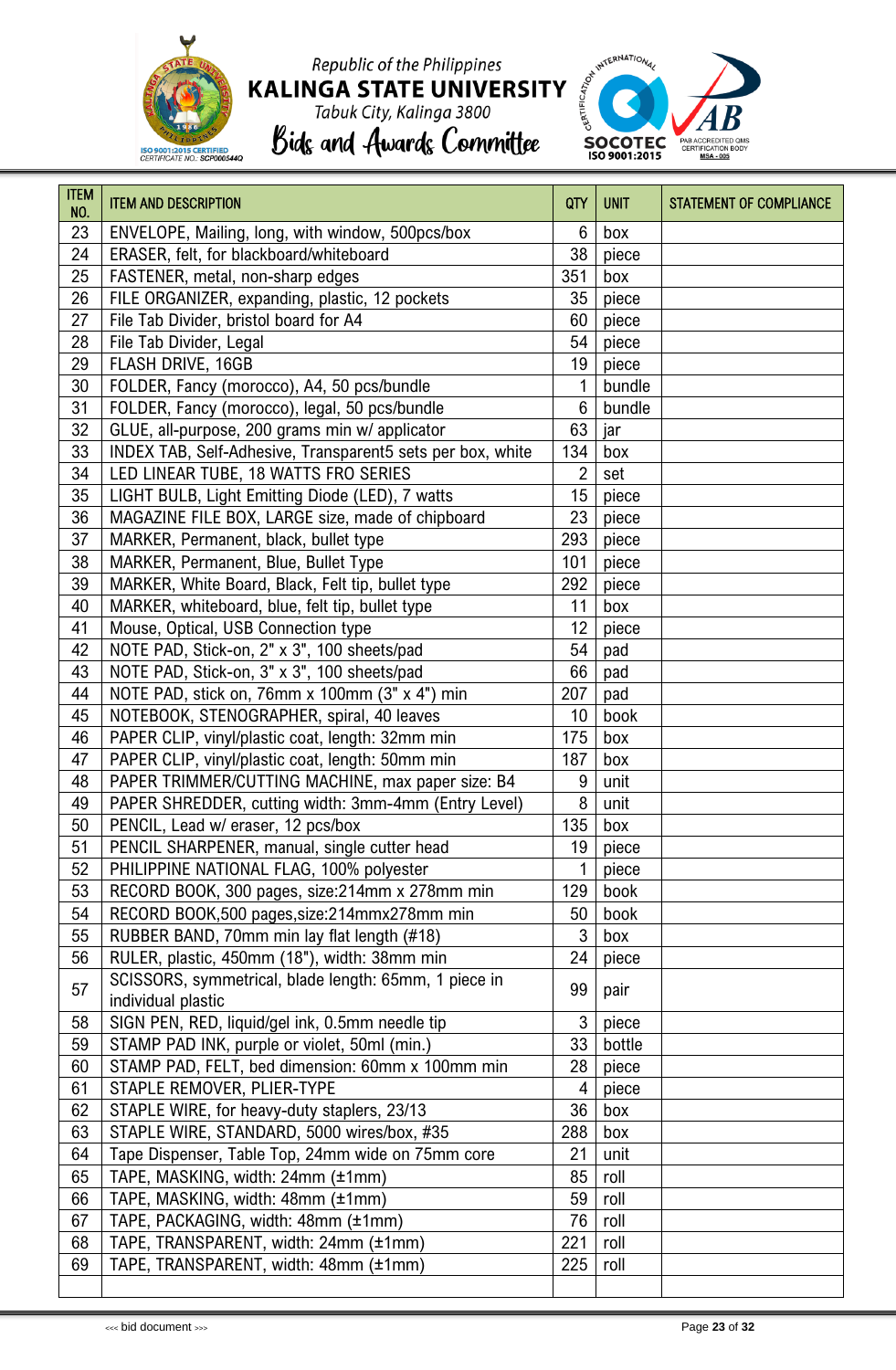

# Republic of the Philippines KALINGA STATE UNIVERSITY<br>Tabuk City, Kalinga 3800<br>Bids and Awards Committee



| <b>ITEM</b><br>NO. | <b>ITEM AND DESCRIPTION</b>                                                                                                                                       | QTY             | <b>UNIT</b> | <b>STATEMENT OF COMPLIANCE</b> |
|--------------------|-------------------------------------------------------------------------------------------------------------------------------------------------------------------|-----------------|-------------|--------------------------------|
|                    | <b>COMMON-USE JANITORIAL SUPPLIES</b>                                                                                                                             |                 |             |                                |
| 70                 | ALCOHOL, Ethyl, 68%-70%, 500ml/bottle                                                                                                                             | 63              | bottle      |                                |
| 71                 | ALCOHOL, ethyl, 68%-72%, scented, 3.785 liters                                                                                                                    | 5               | gallon      |                                |
| 72                 | BROOM, Soft (Tambo), 200g min tiger grass                                                                                                                         | 45              | piece       |                                |
| 73                 | BROOM, STICK (TING-TING), usable length: 760mm min                                                                                                                | 39              | piece       |                                |
| 74                 | CLEANER, toilet and urinal, 500ml                                                                                                                                 | 122             | bottle      |                                |
| 75                 | DETERGENT BAR, 140 grams as packed                                                                                                                                | 9               | bar         |                                |
| 76                 | DETERGENT POWDER, all-purpose, 1kg                                                                                                                                | 166             | pack        |                                |
| 77                 | DISINFECTANT SPRAY, aerosol type, 400-550 grams                                                                                                                   | 34              | can         |                                |
| 78                 | DUST PAN, non-rigid plastic, w/ detachable handle                                                                                                                 | 20              | piece       |                                |
| 79                 | HAND SOAP, Liquid, 500ml                                                                                                                                          | 70              | bottle      |                                |
| 80                 | INSECTICIDE, aerosol type, 600mL/can                                                                                                                              | 131             | can         |                                |
| 81                 | MOPHEAD, Made of Rayon, Weight: 400grams min.                                                                                                                     | 23              | piece       |                                |
| 82                 | RAGS, all cotton                                                                                                                                                  | 11              | bundle      |                                |
| 83                 | TISSUE PAPER, interfolded paper towel                                                                                                                             | 5               | pack        |                                |
| 84                 | TOILET TISSUE PAPER, 2-ply, 100% recycled                                                                                                                         | 12 <sup>°</sup> | pack        |                                |
| 85                 | WASTEBASKET, non-rigid plastic                                                                                                                                    | $\overline{2}$  | piece       |                                |
|                    | <b>CONSUMABLES</b>                                                                                                                                                |                 |             |                                |
| 86                 | INK CART, EPSON C13T664100 (T6641), Black                                                                                                                         | 379             | cart        |                                |
| 87                 | INK CART, EPSON C13T664200 (T6642), Cyan                                                                                                                          | 219             | cart        |                                |
| 88                 | INK CART, EPSON C13T664300 (T6643), Magenta                                                                                                                       | 219             | cart        |                                |
| 89                 | INK CART, EPSON C13T664400 (T6644), Yellow                                                                                                                        | 221             | cart        |                                |
| 90                 | INK HIGH YIELD CARTRIDGE, HP955XL, Black                                                                                                                          | $\overline{2}$  | cart        |                                |
| 91                 | INK HIGH YIELD CARTRIDGE, HP955XL, Cyan                                                                                                                           |                 | cart        |                                |
| 92                 | INK HIGH YIELD CARTRIDGE, HP955XL, Yellow                                                                                                                         | 1               | cart        |                                |
| 93                 | INK HIGH YIELD CARTRIDGE, HP955XL, Magenta                                                                                                                        |                 | cart        |                                |
| 94                 | RIBBON CARTRIDGE, EPSON LX310                                                                                                                                     | 22              | piece       |                                |
|                    |                                                                                                                                                                   |                 |             |                                |
|                    | <b>Terms and Conditions:</b>                                                                                                                                      |                 |             |                                |
|                    | Device and Components should be branded (not clone, imitation, or assemble) and<br>a)                                                                             |                 |             |                                |
|                    | brand new.<br>Partial bid is not allowed. All the items are grouped in a single lot and the lot shall<br>b)                                                       |                 |             |                                |
|                    | not be divided into sub-lots for the purpose of bidding, evaluation, and contract                                                                                 |                 |             |                                |
|                    | award.                                                                                                                                                            |                 |             |                                |
|                    | Evaluation of bids and award of Contract shall be based on the total lowest offer<br>c)                                                                           |                 |             |                                |
|                    | of all the items. The bidder's offer for each item should not exceed the higher                                                                                   |                 |             |                                |
|                    | capitalization threshold of Php15,000.00 pursuant to DBM Circular Letter No.                                                                                      |                 |             |                                |
|                    | 2016-7.                                                                                                                                                           |                 |             |                                |
|                    | Provision of Technical Data Sheet indicating the brand name and model of<br>d)                                                                                    |                 |             |                                |
|                    | applicable item/s<br>The items as specified in this Technical Specifications shall be delivered only to                                                           |                 |             |                                |
|                    | e)<br>the address indicated herein to be received by authorized personnel.                                                                                        |                 |             |                                |
|                    | The Supplier shall notify the indicated authorized receiving personnel at the<br>f)                                                                               |                 |             |                                |
|                    | Project Site at the scheduled date of delivery at least three (3) working days in                                                                                 |                 |             |                                |
|                    | advance, and shall ensure that the authorized receiving personnel of the                                                                                          |                 |             |                                |
|                    | Purchaser is present during the date and time of delivery. The Receiving                                                                                          |                 |             |                                |
|                    | Personnel reserves the right to refuse to receive/accept delivered Goods made                                                                                     |                 |             |                                |
|                    | before 8:00 A.M. or after 5:00 P.M., and on non-working days.                                                                                                     |                 |             |                                |
|                    | The Supplier shall replace any rejected item within fifteen (15) calendar days from<br>g)                                                                         |                 |             |                                |
|                    | receipt of a written notice from the end-user.                                                                                                                    |                 |             |                                |
|                    | Prior to issuing the Certificate of Complete Deliveries, the item's testing and ceiling<br>h)<br>must be conducted with the end-users, Inspectorate Team or TWGs. |                 |             |                                |
|                    |                                                                                                                                                                   |                 |             |                                |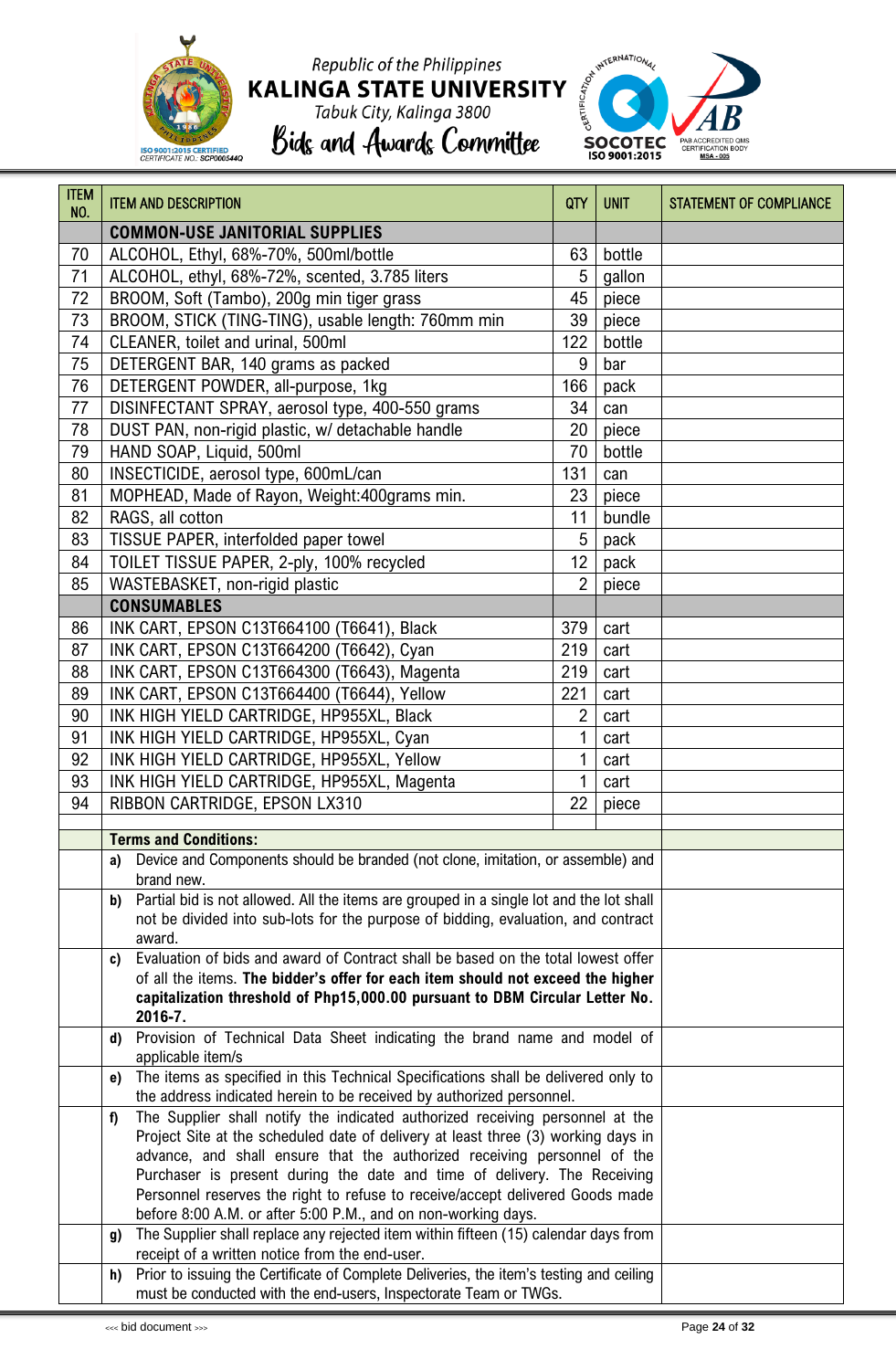

|    | After the Testing and Ceiling, the Supplier shall be evaluated and will conform to<br>the end user's evaluation rating results as a requirement for payment. |  |  |  |  |  |
|----|--------------------------------------------------------------------------------------------------------------------------------------------------------------|--|--|--|--|--|
| j) | Three (3) months Warranty, in the case of Expendable Supplies, after                                                                                         |  |  |  |  |  |
|    | acceptance by the Procuring Entity of the delivered supplies/items.                                                                                          |  |  |  |  |  |
| k) | The total price offered/quoted is subject to withholding tax and payable checks.                                                                             |  |  |  |  |  |
|    | During or after the delivery, the Supplier shall submit the following requirements:                                                                          |  |  |  |  |  |
|    | <b>Delivery Receipt</b>                                                                                                                                      |  |  |  |  |  |
|    | Supplier's Sales Invoice<br>2.                                                                                                                               |  |  |  |  |  |
|    | <b>Operations and Maintenance Manual</b><br>3.                                                                                                               |  |  |  |  |  |
|    | Warranty or KSU will deduct 1% on the total value of the items as Retention<br>4.                                                                            |  |  |  |  |  |
|    | Money                                                                                                                                                        |  |  |  |  |  |

I hereby certify to comply with all the above Technical Specifications.

Name of Company/Bidder Signature Over Printed Name Date of Representative

\_\_\_\_\_\_\_\_\_\_\_\_\_\_\_\_\_\_\_\_\_\_\_\_\_\_\_ \_\_\_\_\_\_\_\_\_\_\_\_\_\_\_\_\_\_\_\_\_\_\_\_\_\_\_\_ \_\_\_\_\_\_\_\_\_\_\_\_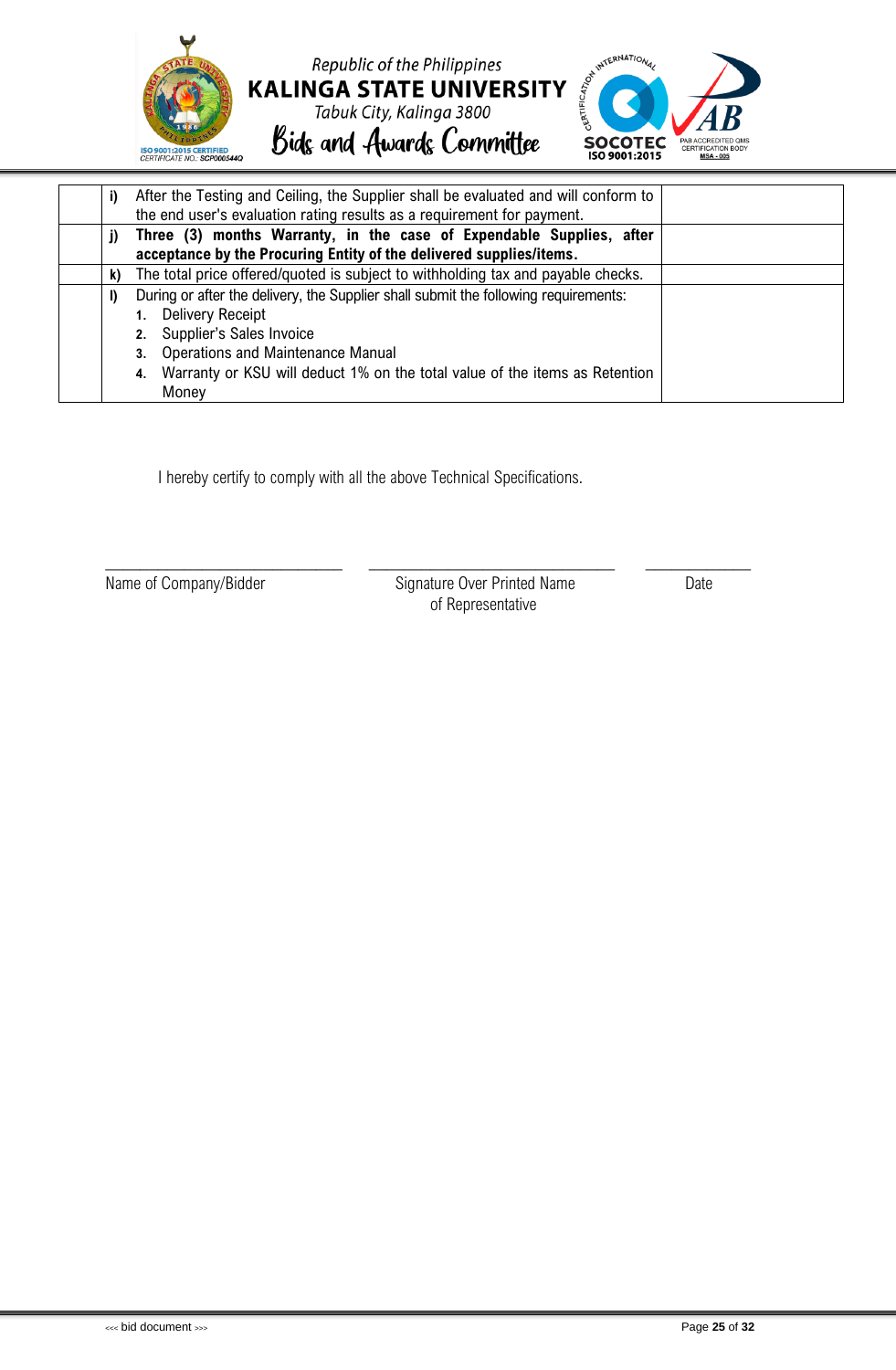

### <span id="page-26-0"></span>*Section VIII. Checklist of Technical and Financial Documents*

### Notes on the Checklist of Technical and Financial Documents

The prescribed documents in the Checklist are mandatory to be submitted in the Bid, but shall be subject to the following:

- a. GPPB Resolution No. 09-2020 on the efficient procurement measures during a State of Calamity or other similar issuances that shall allow the use of alternate documents in lieu of the mandated requirements; or
- b. Any subsequent GPPB issuances adjusting the documentary requirements after the effectivity of the adoption of the PBDs.

The BAC shall be checking the submitted documents of each Bidder against this Checklist to ascertain if they are all present, using a non-discretionary "pass/fail" criterion pursuant to Section 30 of the 2016 revised IRR of RA No. 9184.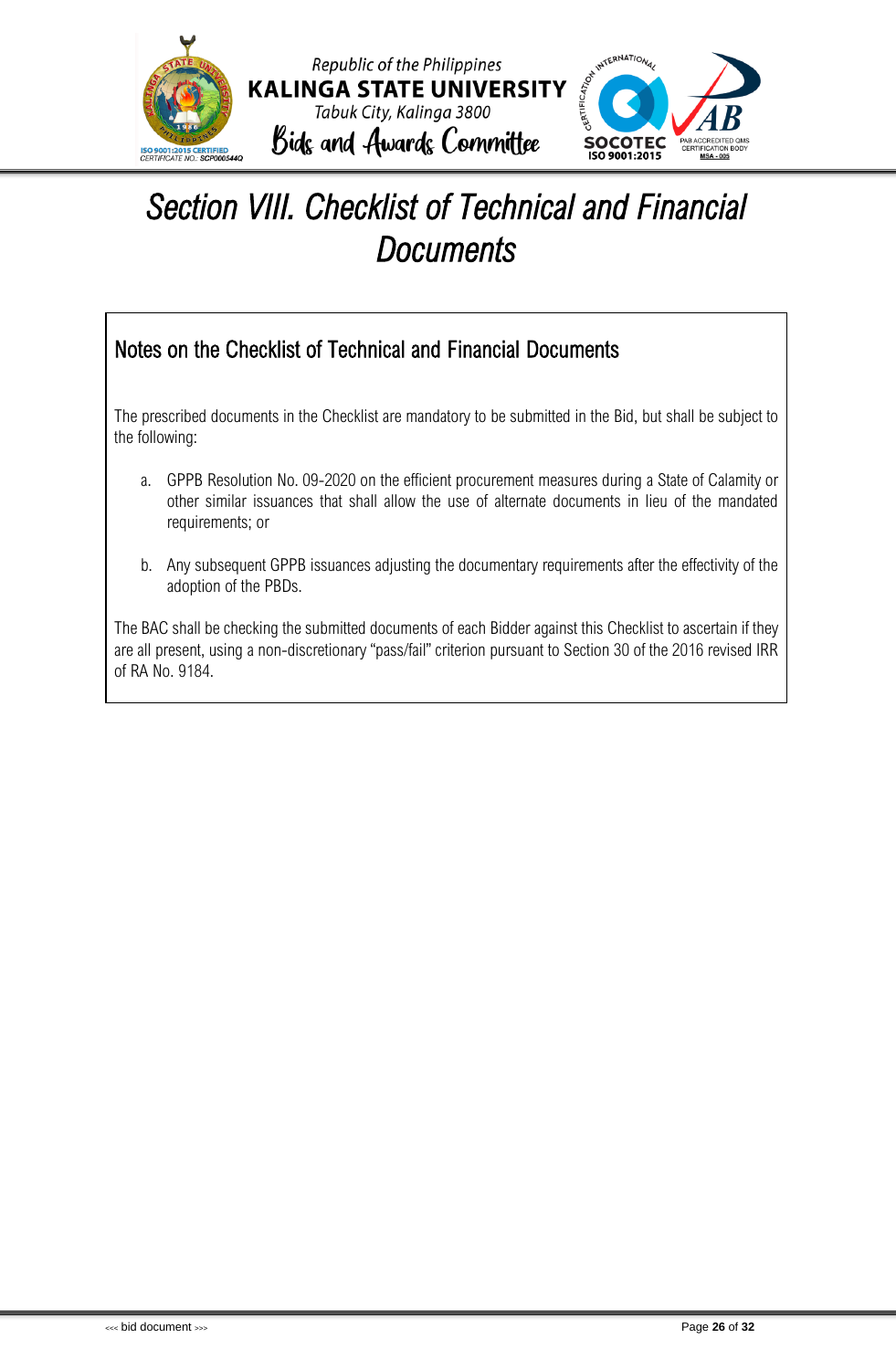





### Checklist of Technical Documents

| Name of Project                  | PURCHASE OF GAA-FUNDED COMMON-USE OFFICE AND JANITORIAL<br>SUPPLIES, INCLUDING CONSUMABLES FOR CY 2021 |
|----------------------------------|--------------------------------------------------------------------------------------------------------|
| Approved Budget for the Contract | Php 1,142,551.64                                                                                       |
| Name of Bidder                   |                                                                                                        |
| Address of Bidder                |                                                                                                        |

|                                     | <b>ITEM NO.</b><br><b>REQUIREMENTS</b>                                                                                                                       |  |  |  |  |
|-------------------------------------|--------------------------------------------------------------------------------------------------------------------------------------------------------------|--|--|--|--|
| <b>TECHNICAL COMPONENT ENVELOPE</b> |                                                                                                                                                              |  |  |  |  |
|                                     | <b>Class "A" Documents</b>                                                                                                                                   |  |  |  |  |
| <b>Legal Documents</b>              |                                                                                                                                                              |  |  |  |  |
| А.                                  | Valid PhilGEPS Registration Certificate (Platinum Membership) (all pages);                                                                                   |  |  |  |  |
|                                     | 0ľ                                                                                                                                                           |  |  |  |  |
| В.                                  | Registration certificate from Securities and Exchange Commission (SEC),                                                                                      |  |  |  |  |
|                                     | Department of Trade and Industry (DTI) for sole proprietorship, or Cooperative                                                                               |  |  |  |  |
|                                     | Development Authority (CDA) for cooperatives or its equivalent document, and                                                                                 |  |  |  |  |
|                                     | C. Mayor's or Business permit issued by the city or municipality where the                                                                                   |  |  |  |  |
|                                     | principal place of business of the prospective bidder is located, or the                                                                                     |  |  |  |  |
|                                     | equivalent document for Exclusive Economic Zones or Areas; and                                                                                               |  |  |  |  |
|                                     | D. Tax clearance per E.O. No. 398, s. 2005, as finally reviewed and approved by                                                                              |  |  |  |  |
|                                     | the Bureau of Internal Revenue (BIR).                                                                                                                        |  |  |  |  |
|                                     | <b>Technical Documents</b>                                                                                                                                   |  |  |  |  |
| Е.                                  | Statement of the prospective bidder of all its ongoing government and private                                                                                |  |  |  |  |
|                                     | contracts, including contracts awarded but not yet started, if any, whether                                                                                  |  |  |  |  |
| F.                                  | similar or not similar in nature and complexity to the Contract to be bid; and<br>Statement of the bidder's Single Largest Completed Contract (SLCC) similar |  |  |  |  |
|                                     | to the Contract to be bid, except under conditions provided for in Sections                                                                                  |  |  |  |  |
|                                     | 23.4.1.3 and 23.4.2.4 of the 2016 revised IRR of RA No. 9184, within the                                                                                     |  |  |  |  |
|                                     | relevant period as provided in the Bidding Documents;                                                                                                        |  |  |  |  |
|                                     | This statement shall be supported with any of the following as applicable:                                                                                   |  |  |  |  |
|                                     | <b>For Government Contracts:</b><br>a)                                                                                                                       |  |  |  |  |
|                                     | Certificate of Final Acceptance (CFA) and/or Certificate of Complete Deliveries                                                                              |  |  |  |  |
|                                     | (CCD) signed by Head of the Procuring Entity (HOPE) or its duly authorized<br>representative, or                                                             |  |  |  |  |
|                                     | Official Receipt(s) of the bidder covering the full amount of the Contract; or<br>ii.                                                                        |  |  |  |  |
|                                     | Sales Invoice issued for the Contract, if completed.                                                                                                         |  |  |  |  |
|                                     | For Private Contracts:<br>b)                                                                                                                                 |  |  |  |  |
|                                     | End-user's Acceptance, or                                                                                                                                    |  |  |  |  |
|                                     | Official Receipt(s) of the bidder covering the full amount of the Contract; and<br>ii.                                                                       |  |  |  |  |
| G.                                  | Original copy of Bid Security. If in the form of a Surety Bond, also submit a                                                                                |  |  |  |  |
|                                     | certification issued by the Insurance Commission; or                                                                                                         |  |  |  |  |
|                                     | Original copy of Notarized Bid Securing Declaration; and                                                                                                     |  |  |  |  |
| Н.                                  | Conformity with Technical Specifications, which include Production/ Delivery Schedule                                                                        |  |  |  |  |
|                                     | based on Section VI- Schedule of Requirements, and After-Sales/Parts, if applicable                                                                          |  |  |  |  |
|                                     | <u>and</u>                                                                                                                                                   |  |  |  |  |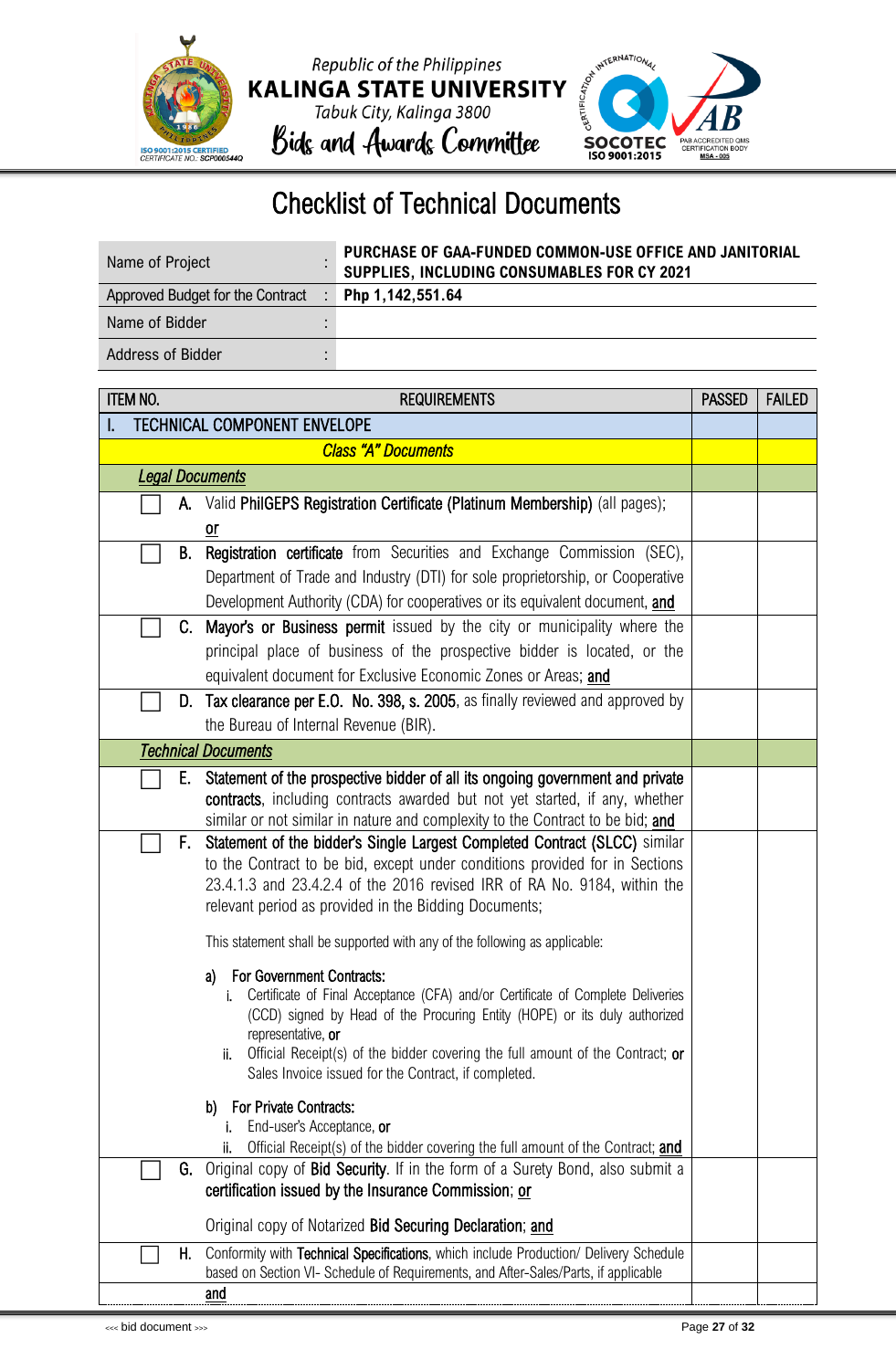

### Republic of the Philippines **KALINGA STATE UNIVERSITY** Tabuk City, Kalinga 3800

Bids and Awards Committee

*following supporting paragraphs as follows:*

ITEM NO. REQUIREMENTS PASSED FAILED ⬜ **I.** Original duly signed **revised Omnibus Sworn Statement,** *with the* 



### 1) Signatory is proprietor/duly authorized representative of bidder. 2) Full power and authority to perform acts or represent bidder. 3) Not "blacklisted" or barred from bidding 4) Each document is authentic copy of original, complete, and correct. 5) Authorizing Head of Procuring Entity to verify all documents submitted. 6) Not related to HOPE, BAC, TWG, Secretariat, PMO/IU, within 3rd civil degree. 7) Complies with existing labor laws and standards. 8) Aware of and undertaken responsibilities as a bidder. 9) Did not give any commission, amount, fee, or consideration. 10) Failure to perform or deliver any of the obligations and undertakings in the Contract shall be sufficient grounds to constitute criminal liability for Swindling (Estafa) or the commission of fraud with unfaithfulness or abuse of confidence through misappropriating or converting any payment received by a person or entity under an obligation involving the duty to deliver certain goods or services, to the prejudice of the public and the government of the Philippines pursuant to Article 315 of Act No. 3815 s. 1930, as amended, or the Revised Penal Code. i.1. if applicable, Original Notarized Secretary's Certificate in case of a corporation, partnership, or cooperative; or Original Special Power of Attorney of all members of the joint venture giving full power and authority to its officer to sign the OSS and do acts to represent the Bidder *(Authority of the signatory)* i.2. Integrity Pledge of KSU Service Provider with the attached ID of AMO *and Financial Documents*  **J.** The Supplier's audited financial statements, showing, among others, the Supplier's total and current assets and liabilities, stamped "received" by the BIR or its duly accredited and authorized institutions, for the preceding calendar year which should not be earlier than two (2) years from the date of bid submission; and K. The prospective bidder's computation of Net Financial Contracting Capacity (NFCC); or A committed Line of Credit from a Universal or Commercial Bank in lieu of its NFCC computation. *Class "B" Documents*  If applicable, a duly signed joint venture agreement (JVA) in case the joint venture is already in existence; or duly notarized statements from all the potential joint venture partners stating that they will enter into and abide by the provisions of the JVA in the instance that the bid is successful. *Other documentary requirements under RA No. 9184 (as applicable)* ⬜ M. *[For foreign bidders claiming by reason of their country's extension of reciprocal rights to Filipinos]* Certification from the relevant government office of their country stating that Filipinos are allowed to participate in government procurement activities for the same item or product.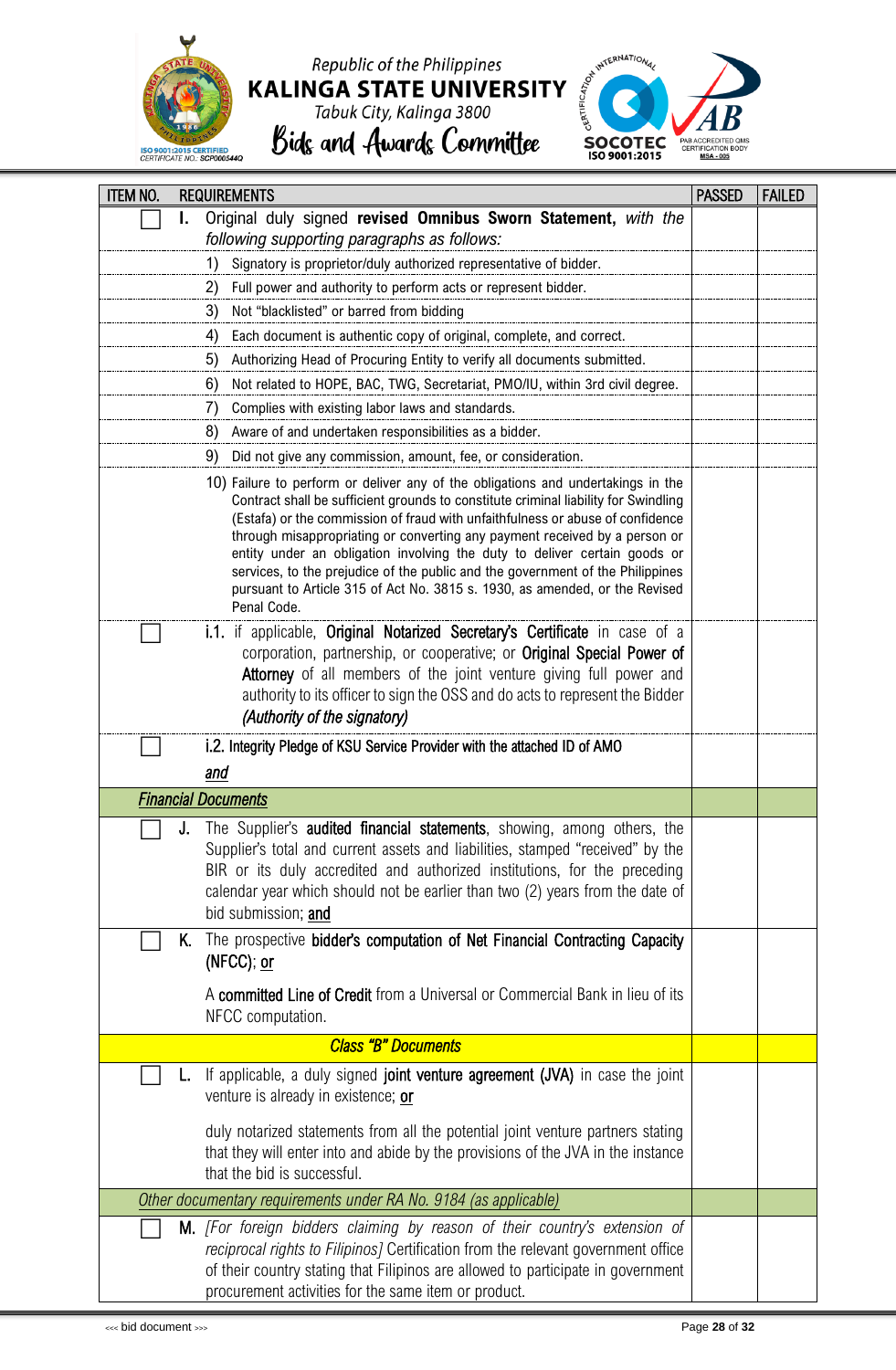

Republic of the Philippines **KALINGA STATE UNIVERSITY** Tabuk City, Kalinga 3800 Bids and Awards Committee



ITEM NO. | REQUIREMENTS | PASSED | FAILED N. Certification from the DTI if the Bidder claims preference as a Domestic Bidder or Domestic Entity. **O.** Certificate of Exclusive Distributorship, if applicable P. License to Operate issued by a relevant government agency

#### *NOTE:*

- 1. Any missing, incomplete, or patently insufficient document in the above-mentioned Checklist is a ground for outright rejection (non-complying) of the bid.
- 2. For hassle-free and easier bid evaluation, the Technical and Financial Envelopes are preferably soft bounded and with Ear-Tabbing for each Checklist. Ring bounded is discouraged.

#### CHECKED BY:

BAC MEMBER's/TWG's Name and Signature:

DATE AND TIME OF EVALUATION:

REMARKS: **in Eligible/ Passed** 

⬜ Non-Eligible/ Failed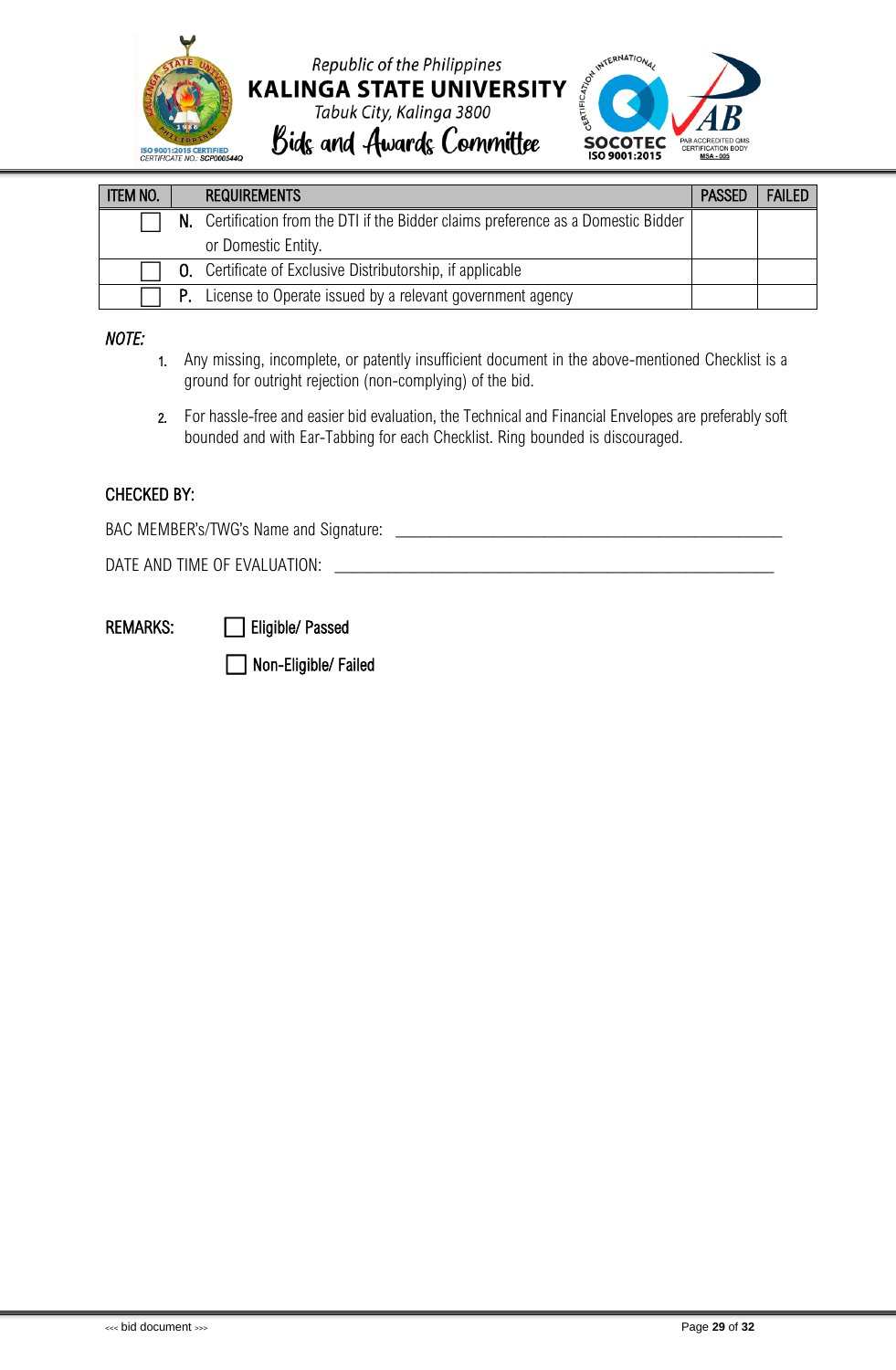



### Checklist of Financial Documents

| Name of Project                  | PURCHASE OF GAA-FUNDED COMMON-USE OFFICE AND<br>JANITORIAL SUPPLIES, INCLUDING CONSUMABLES FOR CY 2021 |
|----------------------------------|--------------------------------------------------------------------------------------------------------|
| Approved Budget for the Contract | Php 1,142,551.64                                                                                       |
| Name of Bidder                   |                                                                                                        |
| Address of Bidder                |                                                                                                        |

|                                          | <b>ITEM NO.</b><br><b>REQUIREMENTS</b> |    |                                                                      | <b>PASSED</b> | <b>FAILED</b> |
|------------------------------------------|----------------------------------------|----|----------------------------------------------------------------------|---------------|---------------|
| <b>FINANCIAL COMPONENT ENVELOPE</b><br>Ш |                                        |    |                                                                      |               |               |
|                                          |                                        | А. | Original of duly signed and accomplished Financial Bid Form; and     |               |               |
|                                          |                                        |    | <b>B.</b> Original of duly signed and accomplished Price Schedule(s) |               |               |
|                                          |                                        |    | C. Technical Data Sheet of Items, as applicable                      |               |               |

#### *NOTE:*

- **1.** Any missing, incomplete, or patently insufficient document in the above-mentioned Checklist is a ground for outright rejection (non-complying) of the bid.
- **2.** For hassle-free and easier bid evaluation, the Technical and Financial Envelopes are preferably soft bounded and with Ear-Tabbing for each Checklist. Ring bounded is discouraged.
- **3. Each and every page of the Documents comprising the Financial Proposal shall be signed by the duly authorized representative/s of the Bidder**. Failure to do so shall be a ground for the rejection of the bid.

#### **CHECKED BY:**

BAC MEMBER's/TWG's Name and Signature: \_

DATE AND TIME OF EVALUATION:

**REMARKS:**

⬜ **Complying** 

⬜ **Non-Complying**